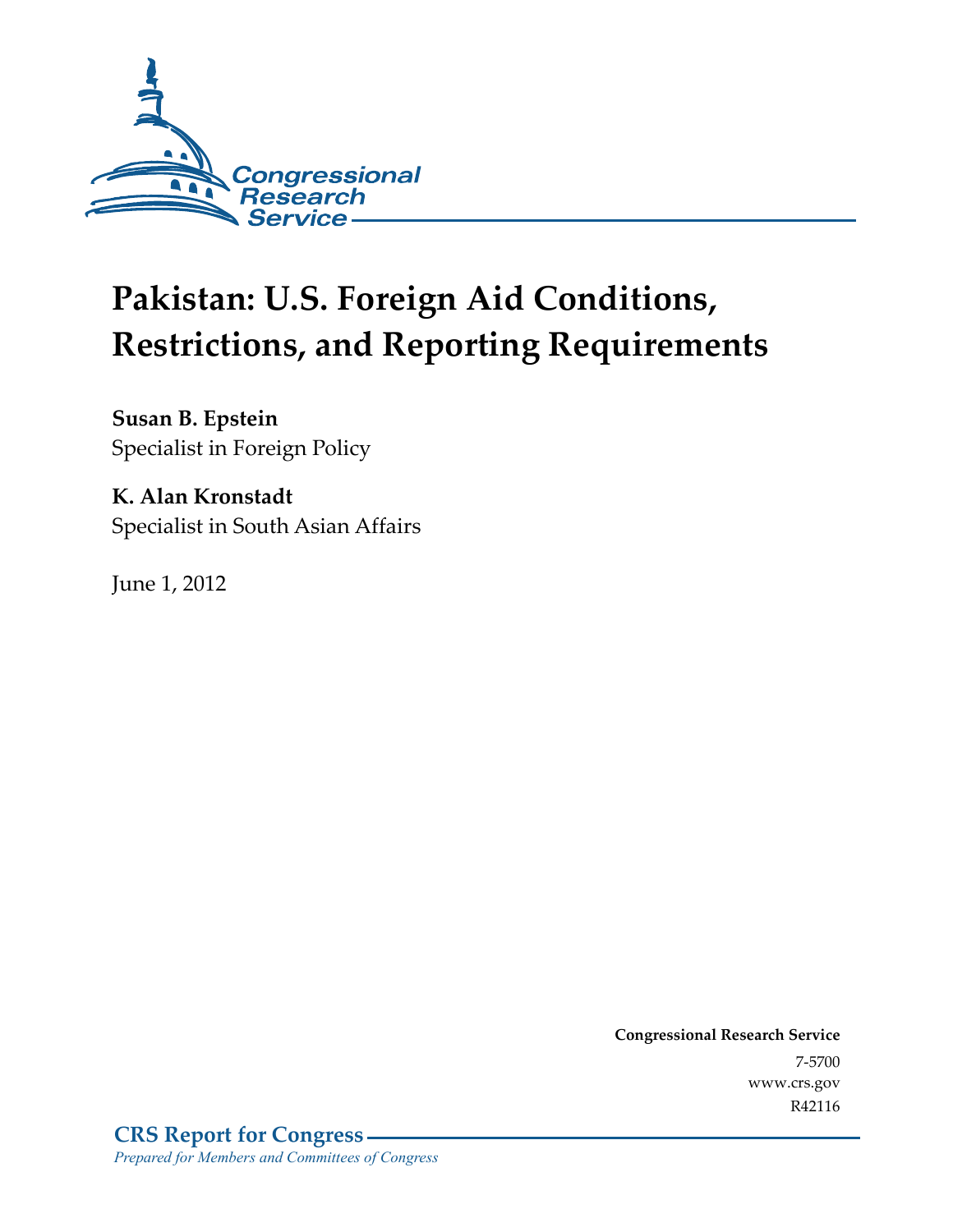# **Summary**

The  $112^{th}$  Congress continues to debate levels of U.S. assistance to Pakistan in light of signs that Pakistan may not be a fully willing and effective U.S. partner, and that official Pakistani elements continue to support Afghan insurgent forces. During a period of economic and budget crises in the United States, Obama Administration officials and some senior Members of Congress have voiced concerns about the efficacy of continuing the flow of billions of U.S. aid dollars into Pakistan, with some in Congress urging more stringent conditions on, or even curtailment of, such aid. At issue is whether Pakistan's civilian government and security services are using the aid as intended domestically while actively supporting U.S. efforts to stabilize Afghanistan and combat regional insurgent and terrorist elements. Existing aid restrictions and the certification process required for greater accountability on the part of Pakistan are thus under scrutiny.

A number of current laws restrict or place conditions on certain aid to Pakistan, such as Economic Support Funds and the Pakistan Counterinsurgency Fund (PCF). Others require the President, the Secretary of Defense, or the Secretary of State to certify that Pakistan meets specific criteria to receive U.S. aid. Examples include that the implementing agency is qualified to manage the funds; that the Pakistani government has agreed to clear, achievable goals; that it is meeting human rights criteria; and that the country is making progress in achieving U.S. aid objectives, and is cooperating with the United States in combating terrorist networks and securing its nuclear weapons. In addition, reporting requirements include a quarterly report on the specific uses of PCF; an annual report on Pakistan's cooperation regarding efforts to dismantle nuclear weaponsrelated supplier networks and combat terrorist groups; a report to explain certification of U.S. aid to Pakistan; and an annual report from the President confirming that providing aid to Pakistan is in the U.S. national interest and that Pakistan has made substantial efforts to adhere to international counternarcotics agreements. Waivers in current law exist: one allows aid restrictions to be waived for human health and welfare risks; three authorize waiving aid restrictions if the President determines that it is in U.S. national security interests to do so.

The National Defense Authorization Act for FY2012 (H.R. 1540), signed into law (P.L. 112-81) on December 31, 2011, includes provisions to withhold 60% of any FY2012 appropriations for PCF unless the Secretary of Defense reports to Congress a strategy for the use of such funds and the metrics for determining their effectiveness, and a strategy to enhance Pakistani efforts to counter improvised explosive devices. The State-Foreign Operations Appropriations law (Division I of P.L. 112-74), signed on December 23, 201l, requires other certifications.

Pending bills include measures that would totally eliminate aid to Pakistan "under any provision of law," and provide no waivers or certification requirements; one that would eliminate all aid unless new certification regarding the Pakistani government's knowledge of Osama bin Laden is provided; one that would eliminate all aid except for aid that would ensure the security of Pakistan's nuclear weapons; and one that would prohibit all non-security aid. Increased reporting and certification requirements also are included in many of the bills currently before Congress.

This report provides a comprehensive list of existing laws and pending legislation containing conditions, limitations, and reporting requirements for U.S. foreign assistance to Pakistan. It will track the debate on this topic and resulting changes. For broader discussion of U.S.-Pakistan relations, see CRS Report R41832, *Pakistan-U.S. Relations*, by K. Alan Kronstadt. See also CRS Report R41856, *Pakistan: U.S. Foreign Assistance*, by Susan B. Epstein and K. Alan Kronstadt. Both are updated regularly.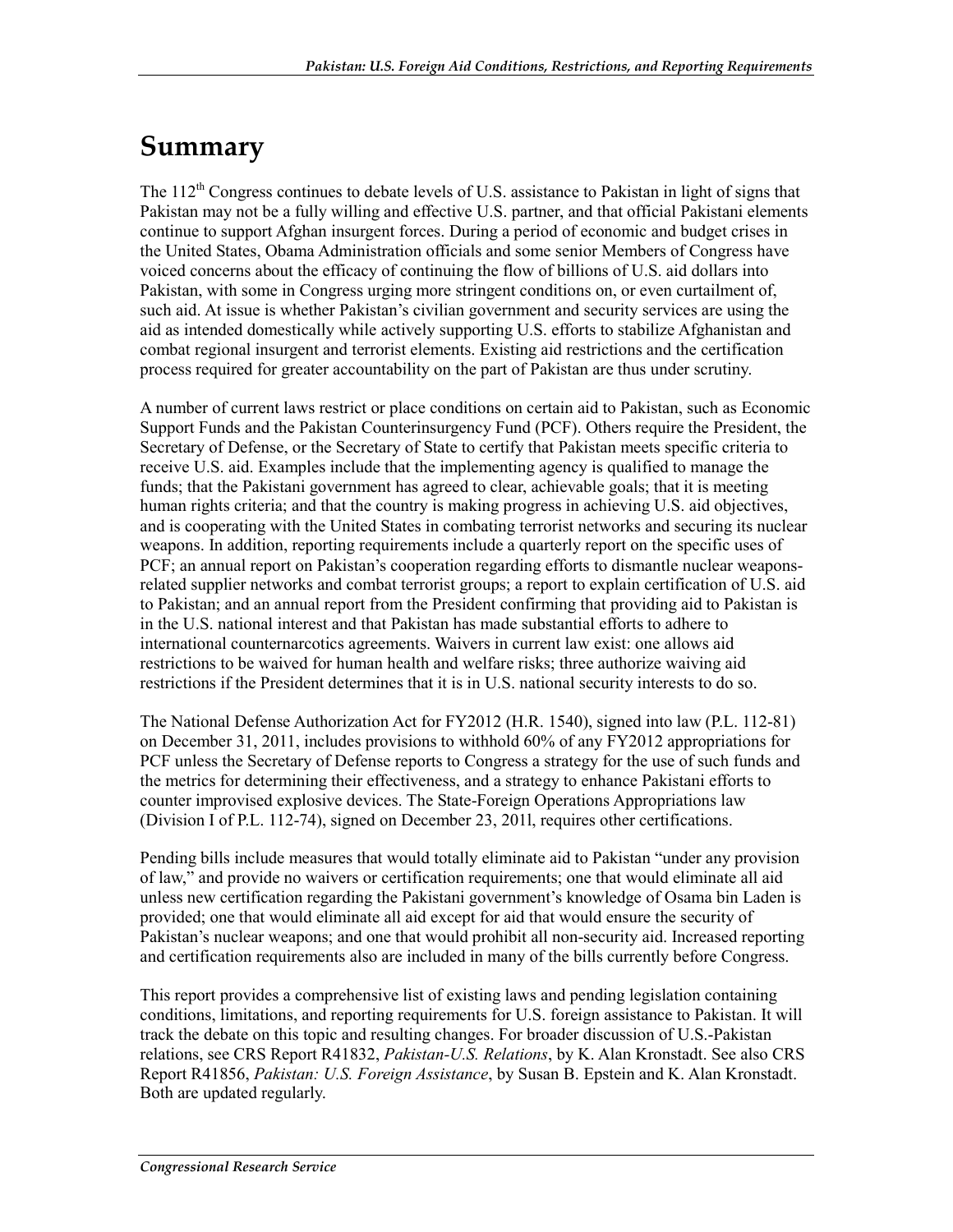# **Contents**

| National Defense Authorization Act for Fiscal Year 2012-H.R. 1540 (P.L. 112-81) 2  |  |
|------------------------------------------------------------------------------------|--|
| Department of State, Foreign Operations, and Related Programs, Division I,         |  |
|                                                                                    |  |
| Department of State, Foreign Operations, and Related Programs Title XI, Department |  |
|                                                                                    |  |
|                                                                                    |  |
|                                                                                    |  |
| Department of State, Foreign Operations, and Related Programs, Division F,         |  |
|                                                                                    |  |
|                                                                                    |  |
|                                                                                    |  |
| The Department of State, Foreign Operations, and Related Programs Appropriation    |  |
| Act, 2009, Division H of the Omnibus Appropriations Act, 2009—P.L. 111-8  8        |  |
|                                                                                    |  |
|                                                                                    |  |
|                                                                                    |  |
| Department of State, Foreign Operations, and Related Programs Appropriations Act,  |  |
|                                                                                    |  |
| Department of State, Foreign Operations, and Related Programs Appropriations Act,  |  |
| National Defense Authorization Act for Fiscal Year 2013, H.R. 4310  11             |  |
| Ensuring the Effective Use of United States Aid to Pakistan Act—H.R. 3115  12      |  |
|                                                                                    |  |
|                                                                                    |  |
| Department of State, Foreign Operations, and Related Programs Appropriations Act,  |  |
|                                                                                    |  |
| Department of Defense Appropriations Act for Fiscal Year 2012-H.R. 2219, As        |  |
|                                                                                    |  |
| State, Foreign Operations, and Related Programs Appropriations Bill for FY2012     |  |
|                                                                                    |  |
|                                                                                    |  |
| Defund United States Assistance to Pakistan Act of 2011—H.R. 1790  17              |  |
|                                                                                    |  |

#### **Contacts**

|--|--|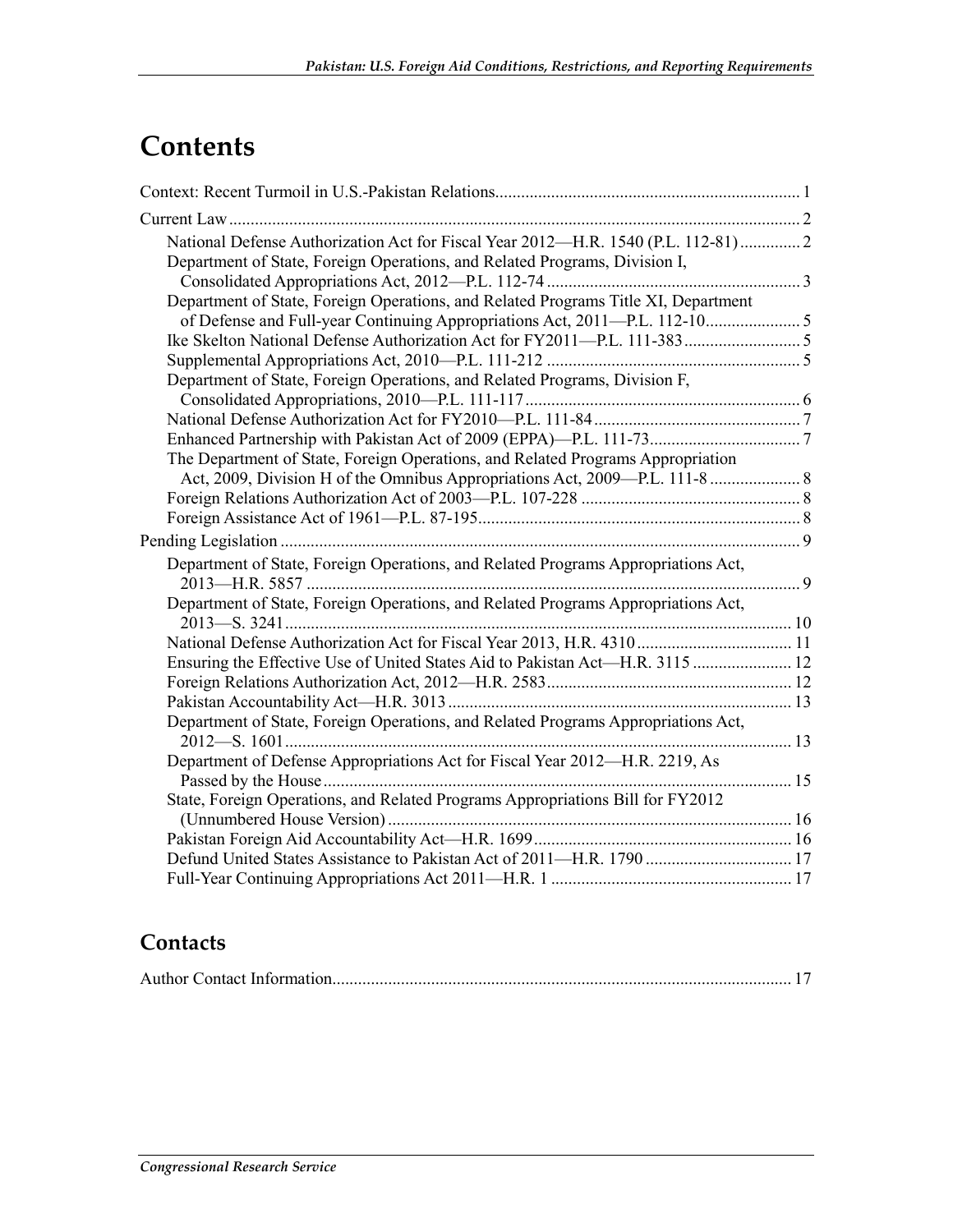# **Context: Recent Turmoil in U.S.-Pakistan Relations**

Pakistan has long been a leading recipient of U.S. foreign aid despite contentious issues in the bilateral relationship. Following the May 2011 U.S. commando raid in Pakistan to kill Osama bin Laden, already troubled U.S.-Pakistani relations further soured, prompting the  $112<sup>th</sup>$  Congress to consider new restrictions on, or even elimination of, the billions of annual assistance dollars currently being provided. Since the raid, U.S.-Pakistani military cooperation has been disrupted and clouded by increased mutual distrust; Islamabad has significantly reduced the number of U.S. military trainers allowed in the country, and the Obama Administration indicated that deliveries of certain security-related financial transfers and other aid are under suspension. A November incident near the Pakistan-Afghanistan border left two dozen Pakistani soldiers dead after their posts came under fire from NATO forces; the event further disrupted relations. Meanwhile, many observers believe Pakistan's civilian government is increasingly weak and ineffectual.

A significant shift in the Obama Administration's public statements on U.S. relations with Pakistan was suggested when Admiral Mike Mullen, outgoing Chairman of the Joint Chiefs of Staff, and Secretary of Defense Leon Panetta testified before the Senate Armed Services Committee on September 22, 2011. In that hearing, both explicitly accused Pakistan's main intelligence agency, Inter-Services Intelligence (ISI), of supporting Haqqani Network insurgents who engage in attacks on U.S. targets in Afghanistan, including a September assault on the U.S. Embassy in Kabul. When asked by a committee member whether he supports a move in Congress to further condition U.S. aid to Pakistan, Secretary Panetta replied, "Anything that makes clear to them that we cannot tolerate their providing this kind of safe haven to the Haqqanis, and that they have to take action—any signal that we can send to them—I think would be important to do."<sup>1</sup>

Just two weeks later, however, President Obama stated in a press conference, "We could not have been as successful as we have been without the cooperation of the Pakistan government. And so on a whole range of issues, they have been an effective partner with us," adding, "[W]e will constantly evaluate our relationship with Pakistan" in the context of U.S. interests.<sup>2</sup>

At the same time that the Administration is displaying serious displeasure with Pakistan, the United States is also responding with humanitarian aid to a September 9, 2011, declaration of disaster due to flooding there. Over the past year, the United States has provided about \$600 million in disaster and refugee assistance for the widespread summer 2010 Pakistan floods. Flooding in 2011 is confined to the southern Sindh province, for which the United States has pledged more than \$110.0 million in FY2011 and FY2012.

While numerous concerns exist about whether Pakistan can be accountable in how it uses U.S. aid and whether it is capable of being a reliable U.S. partner in combating terrorism, many experts believe that U.S. strategic interests are inextricably linked with a stable Pakistan and region. They emphasize the importance of maintaining a close bilateral engagement with Pakistan, including providing assistance, to promote stability and U.S. national security concerns.

<sup>&</sup>lt;sup>1</sup> Senate Armed Services Committee hearing on U.S. Strategy in Iraq and Afghanistan, September 22, 2011, transcripts at http://www.cq.com/doc/congressionaltranscripts-3943650.

<sup>&</sup>lt;sup>2</sup> President Obama's press conference, October 6, 2011, http://www.whitehouse.gov/the-press-office/2011/10/06/newsconference-president.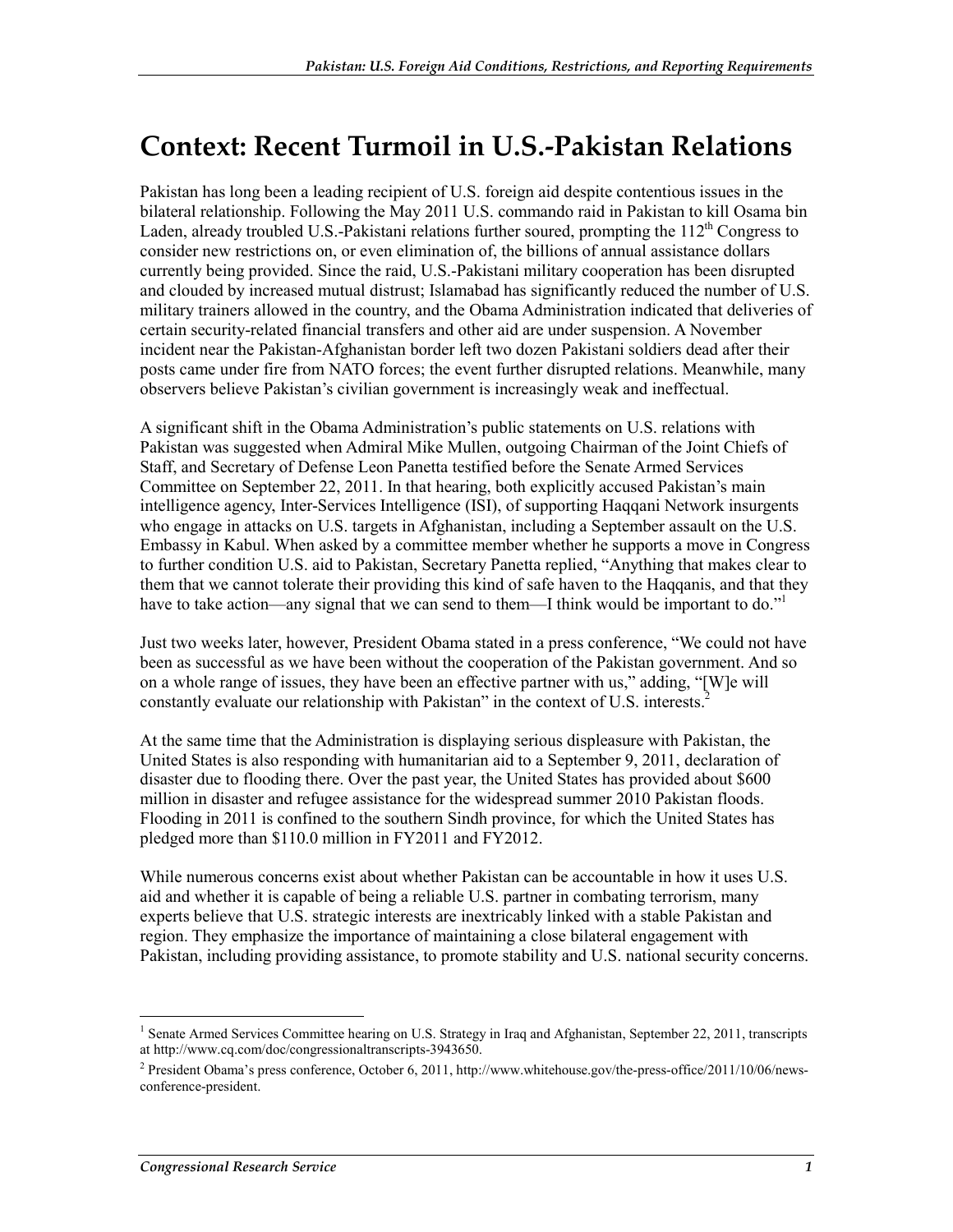# **Current Law**

Over past decades, Congress has expressed concern with the U.S.-Pakistan relationship and has placed limitations and reporting requirements on U.S. aid to Pakistan in both authorization and appropriation laws. Following, in reverse chronological order, are laws passed by Congress that restrict aid or establish certain requirements for reporting of such aid.

### **National Defense Authorization Act for Fiscal Year 2012—H.R. 1540 (P.L. 112-81)**

H.R. 1540 was introduced in the House on April 14, 2011. The House passed it on May 26. The bill was referred to the Senate on June 6, when it was referred to the Committee on Armed Services. The Senate passed it with an amendment on December 1, 2011. The conference report (H.Rept. 112-329) was filed on December 12. The conference report was agreed to in the House on December 14 and in the Senate on December 15, 2011. The President signed it into law on December 31, 2011.

**Section 1220** of the bill stipulates that not more than 40% of FY2012 appropriated amounts for PCF may be obligated or expended until the Secretary of Defense, with the concurrence of the Secretary of State, submits an annual report to the relevant defense committees in the House and Senate, and to the House Committee on Foreign Affairs and the Senate Committee on Foreign Relations that includes

- a strategy to use PCF and the metrics used to determine progress on use of PCF, and
- a strategy to enhance Pakistani efforts to counter improvised explosive devices (IEDs).

At a minimum, the report shall include

- (i) a discussion of U.S. strategic objectives in Pakistan;
- (ii) a list of terrorist organizations in Pakistan opposing U.S. goals in the region and against which the United States encourages Pakistan to take action;
- (iii) a discussion of the gaps in capabilities of Pakistan security units that hamper the ability of the government of Pakistan to take action against the organizations listed;
- (iv) a discussion of how assistance provided using PCF will address the gaps in capabilities;
- (v) a discussion of efforts undertaken by other U.S. government departments and agencies or other activities by the Department of Defense to address gaps in capabilities and how they all are coordinated with activities undertaken by PCF;
- (vi) a discussion of whether the government of Pakistan is demonstrating a commitment to countering IEDs; and
- (vii) metrics used to track progress of the government of Pakistan in listing terrorist organizations, address capability gaps, and counter IEDs.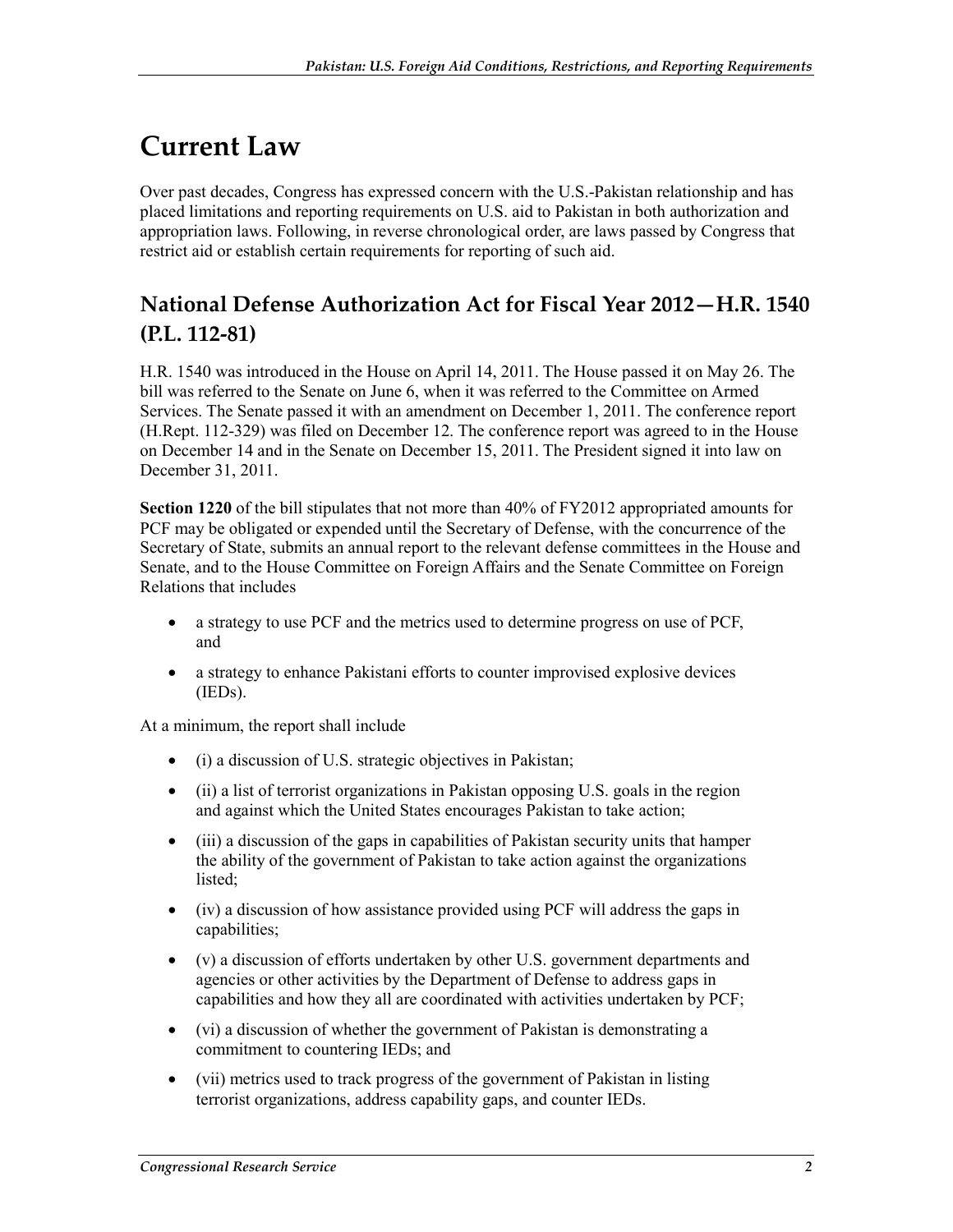The section further requires the Secretary of Defense, in concurrence with the Secretary of State, to include in the quarterly reports mandated under Section 1224(f) of the National Defense Authorization Act for FY2010

- a discussion of progress in achieving U.S. strategic objectives in Pakistan during such fiscal quarter, utilizing metrics used to track progress in achieving such strategic objectives; and
- a discussion of progress made by programs supported from amounts in the PCF during such fiscal quarter.

# **Department of State, Foreign Operations, and Related Programs, Division I, Consolidated Appropriations Act, 2012—P.L. 112-74**

H.R. 2055 was introduced on May 31, 2011 as the Military Construction and Veterans Affairs funding measure. It became the vehicle for the omnibus appropriation legislation in December. The conference report (H.Rept. 112-331) was passed by both House and Senate in December 2011. The President signed in into law (P.L. 112-74) on December 23, 2011.

**Section 7010** requires the Secretary of State to provide in writing to the congressional appropriations committees before April 1, 2012, and each fiscal quarter thereafter a report on the uses of Foreign Military Financing (FMF), International Military Education and Training (IMET), Peacekeeping Operations (PKO), and Pakistan Counterinsurgency Capability Fund (PCCF).

**Section 7046(c)(1)(A) (Pakistan Certification) states that none of the funds appropriated by this** act may be made available to the government of Pakistan unless the Secretary of State certifies to the House and Senate appropriations committees that the government of Pakistan is

- (i) cooperating with the United States in counterterrorist efforts against Haqqani Network, the Quetta Shura Taliban, Lashkar-e-Tayyiba, Jaish-e-Mohammed, Al Qaeda, and other domestic and foreign terrorist organizations, including taking steps to end support for them and preventing them from basing and operating in Pakistan and carrying out cross border attacks into neighboring countries;
- (ii) not supporting terrorist activities against U.S. or coalition forces in Afghanistan, and Pakistan military and intelligence agencies are not intervening extra-judicially into political and judicial processes in Pakistan;
- (iii) dismantling improvised explosive devices (IED) networks and interdicting precurser chemicals used in manufacture of IEDs;
- (iv) preventing the proliferation of nuclear-related material and expertise;
- (v) issuing visas in a timely manner for U.S. visitors engaged in counterterrorism efforts and assistance programs in Pakistan; and
- (vi) providing humanitarian organizations access to detainees, internally displaced persons, and other Pakistani civilians affected by the conflict.

**Section 7046(c)(B)** authorizes the Secretary of State to waive the above certification requirement if it is in U.S. national security interests.

**Section 7046(c)(2)** (Assistance to Pakistan) states that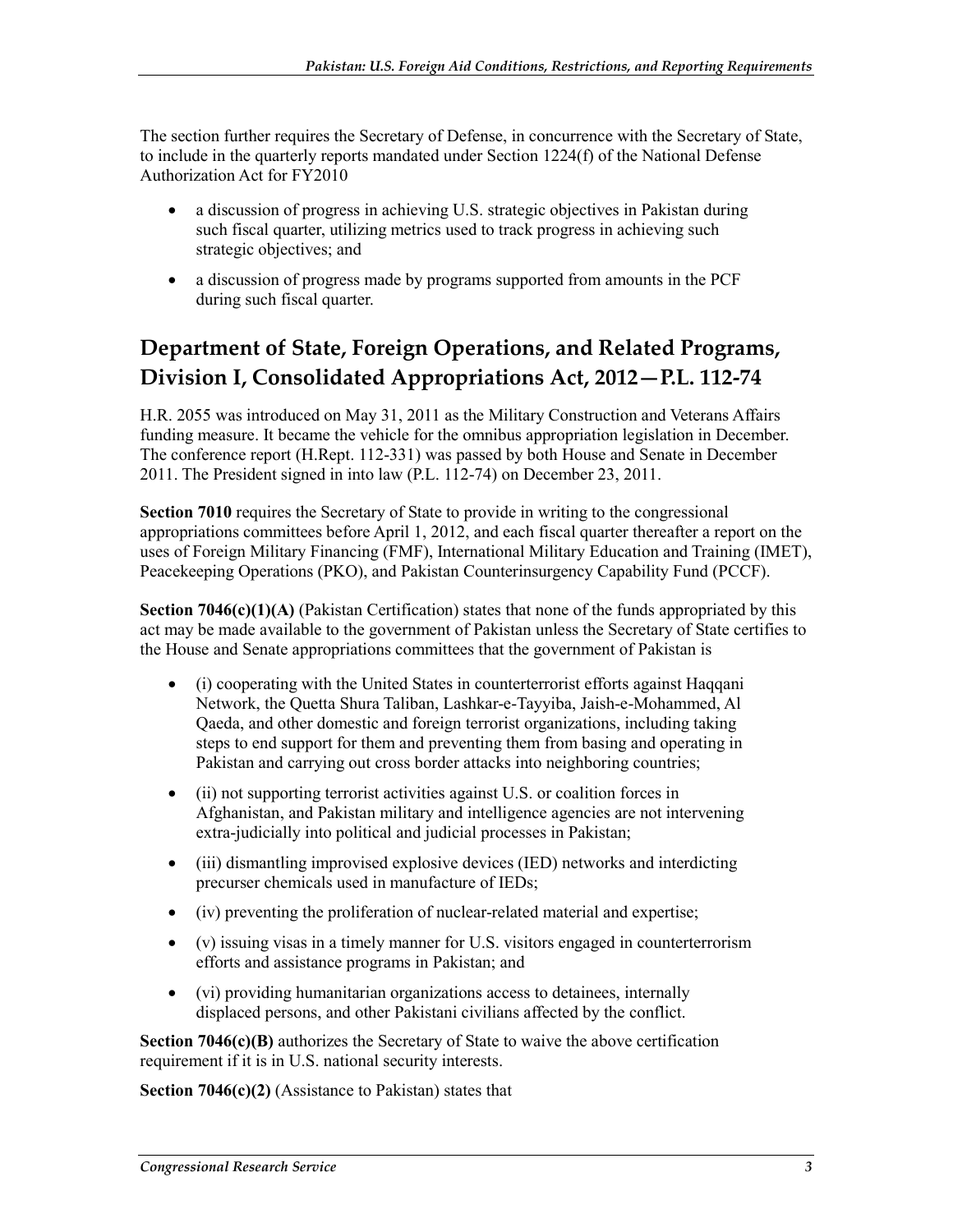- FMF funds can only be used to support counterterrorism and counterinsurgency capabilities in Pakistan and subject to Sec. 620M of the Foreign Assistance Act of  $1961$ <sup>3</sup>
- Economic Support Fund (ESF) should be made available to interdict precursor materials from Pakistan to Afghanistan used to make IEDs, including calcium ammonium nitrates; to support programs to train border and customs officials in Pakistan and Afghanistan; and for agricultural extension programs that encourage alternative fertilizer use among Pakistani farmers;
- Of ESF funds for Pakistan, \$10.0 million shall be made available through the Department of State's Bureau of Democracy, Human Rights, and Labor for human rights and democracy programs in Pakistan, including training of government officials and security forces, and assistance for human rights organizations and the development of democratic political parties;
- ESF may be made available to the Chief of Mission Fund in Pakistan as authorized by P.L. 111-73 Sec. 101(c)(5).
- ESF for infrastructure projects must be implemented consistent with implemented in a manner consistent with workers' rights and eliminating the worst forms of child labor laws.<sup>4</sup>
- Funds may be made available for Pakistan under Titles III VI of this act if in accordance with the above conditions and Sec. 620M of the Foreign Assistance Act of 1961.

**Section 7046(c)(3)(A)** (Reports) (i) states that the Secretary of State must submit a report to the congressional appropriations committees on the spend plan required by **Section 7078** of this act within six months after submission of the spend plan and every six months thereafter until September 30, 2013. The plan shall include achievable and sustainable goals, benchmarks for measuring progress, and expected results regarding further development in Pakistan, countering extremism, and establishing conditions conducive to the rule of law and transparent and accountable governance. The report shall include the status of achieving the goals and benchmarks provided in the spend plan. (ii) urges the Secretary of State to suspend assistance for the government of Pakistan if any report required by (A)(i) indicates that Pakistan is failing to make measurable progress in meeting the stated goals or benchmarks. (B) requires the Secretary of State within 90 days after enactment of this act to submit a report to the congressional appropriations committees with an assessment on costs and objectives regarding U.S.-supported infrastructure projects in Pakistan.

**Section 7078 (b)** (Spend Plans) requires the Secretary of State, in consultation with the Administrator of the U.S. Agency for International Development (USAID), to submit to House and Senate Appropriations Committees a spend plan for assistance to Pakistan, among other countries.

<sup>1</sup> <sup>3</sup> Sec. 620M of the Foreign Assistance Act of 1961 states that grant assistance shall not be furnished to any "economically developed nation capable of sustaining its own defense burden and economic growth."

<sup>&</sup>lt;sup>4</sup> This measure is to be carried out in a manner consistent with Section 507(6) of the Trade Act of 1974 (19 U.S.C. 2467(6)), which includes meeting workers' rights and child labor laws, taking action to combat terrorism, and meeting counternarcotics criteria to receive U.S. assistance, among other things.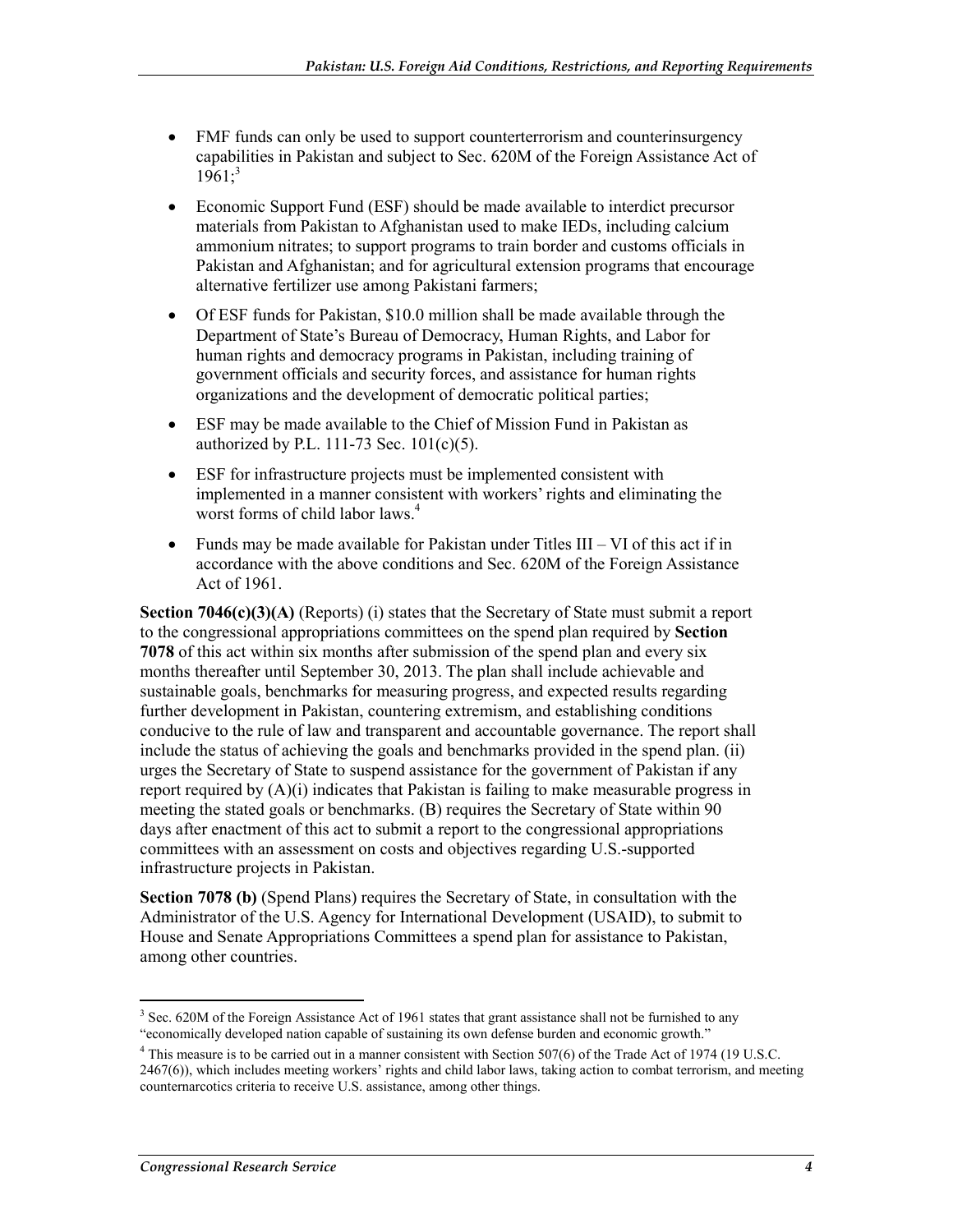**Title VIII** (Overseas Contingency Operations) requires the Secretary of State to report in writing within 30 days after enactment of this act and each fiscal quarter thereafter to the Committees on Appropriation regarding the uses of PCCF on a project-by-project basis.

# **Department of State, Foreign Operations, and Related Programs Title XI, Department of Defense and Full-year Continuing Appropriations Act, 2011—P.L. 112-10**

**Section 2121(b)** states that ESF appropriated or otherwise made available by this division for assistance for Afghanistan and Pakistan may not be made available for direct government-togovernment assistance unless the Secretary of State certifies to the Committees on Appropriations that the relevant implementing agency has been assessed and considered qualified to manage such funds; that the government of the recipient country has agreed, in writing, to clear and achievable goals and objectives for the use of such funds; and that there are mechanisms within each implementing agency to ensure that such funds are used for the purposes for which they were intended.

### **Ike Skelton National Defense Authorization Act for FY2011—P.L. 111-383**

**Section 1220** amends P.L. 111-84 (see below) and requires that assistance provided to the security forces of Pakistan from the Pakistan Counterinsurgency Fund (PCF) after FY2010 shall be provided in a manner that promotes "observance of and respect for human rights and fundamental freedoms" and "respect for legitimate civilian authority within Pakistan."

# **Supplemental Appropriations Act, 2010—P.L. 111-212**

**Section 1005** stipulates that FMF and the PCCF appropriated in this and prior acts shall be made available

- in a manner that promotes unimpeded access by humanitarian organizations to detainees, internally displaced persons, and other Pakistani civilians adversely affected by the conflict; and
- in accordance with Section 620J of the Foreign Assistance Act of 1961 (popularly cited as the Leahy Amendment, relating to human rights standards as a requirement for aid to security forces), the Secretary of State shall inform relevant Pakistani authorities of the requirements of Section 620J, and regularly monitor units of Pakistani security forces that receive United States assistance and their treatment of human rights matters.<sup>5</sup>

 $<sup>5</sup>$  Section 620J of the Foreign Assistance Act of 1961 (P.L. 87-195, as amended), also known as the Leahy Amendment,</sup> states, in part, that "No assistance shall be furnished under this Act or the Arms Export Control Act to any unit of the security forces of a foreign country if the Secretary of State has credible evidence that such unit has committed gross violations of human rights."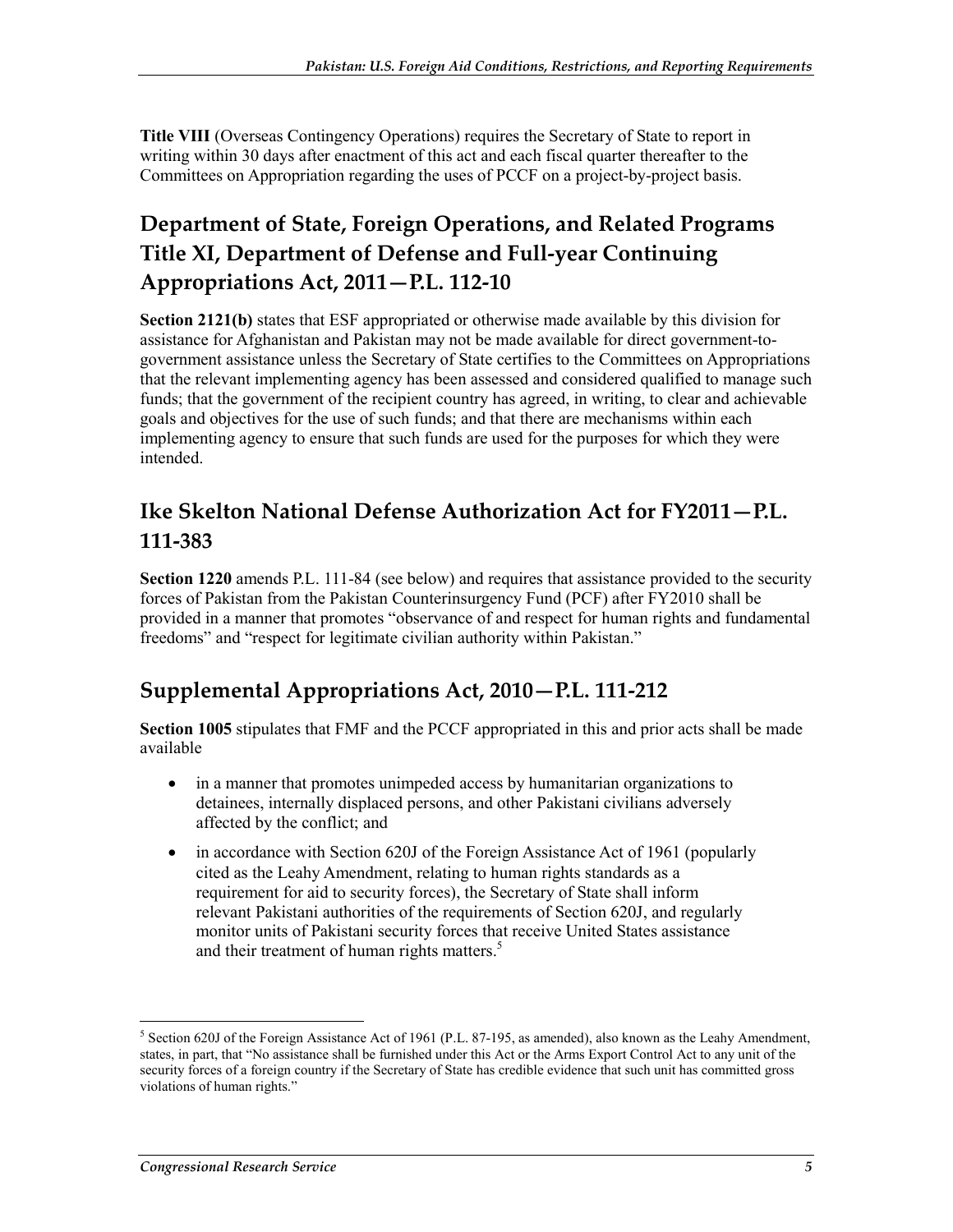# **Department of State, Foreign Operations, and Related Programs, Division F, Consolidated Appropriations, 2010—P.L. 111-117**

**Title III** states that ESF funds appropriated under this heading that are made available for assistance for infrastructure projects in Pakistan shall be implemented in a manner consistent with workers' rights and eliminating the worst forms of child labor laws.<sup>6</sup> Of the funds appropriated under this heading for assistance for Afghanistan and Pakistan,

- assistance may be provided for cross border stabilization and development programs between Afghanistan and Pakistan;
- funds appropriated by this act for assistance for Afghanistan and Pakistan may be made available for government-to-government assistance only if the Secretary of State certifies to the Committees on Appropriations that the U.S. government and the government of the recipient country have agreed, in writing, to clear and achievable goals and objectives for the use of such funds, and have established mechanisms within each implementing agency to ensure that such funds are used for the purposes for which they were intended;
- any such cash transfer assistance shall be subject to prior consultation with the Committees on Appropriations;
- the Secretary of State should suspend any such cash transfer assistance to an implementing agency if the Secretary has credible evidence of misuse of such funds by any such agency;
- any decision to significantly modify the scope, objectives, or implementation mechanisms of United States assistance programs in Afghanistan or Pakistan shall be subject to prior consultation with, and the regular notification procedures of, the Committees on Appropriations, except that the prior consultation requirement may be waived if it is determined that failure to do so would pose a substantial risk to human health or welfare;
- in case of any such waiver, notification to the Committees on Appropriations shall be provided as early as practicable, but in no event later than three days after taking the action to which such consultation requirement was applicable; and
- of the funds made available under this heading for assistance for Pakistan, \$2 million shall be transferred to, and merged with, funds available under the heading "Administration of Foreign Affairs, Office of Inspector General" for oversight of programs in Pakistan.

<sup>&</sup>lt;sup>6</sup> This measure is to be carried out in a manner consistent with Section 507(6) of the Trade Act of 1974 (19 U.S.C. 2467(6)), which includes meeting workers' rights and child labor laws, taking action to combat terrorism, and meeting counternarcotics criteria to receive U.S. assistance, among other things.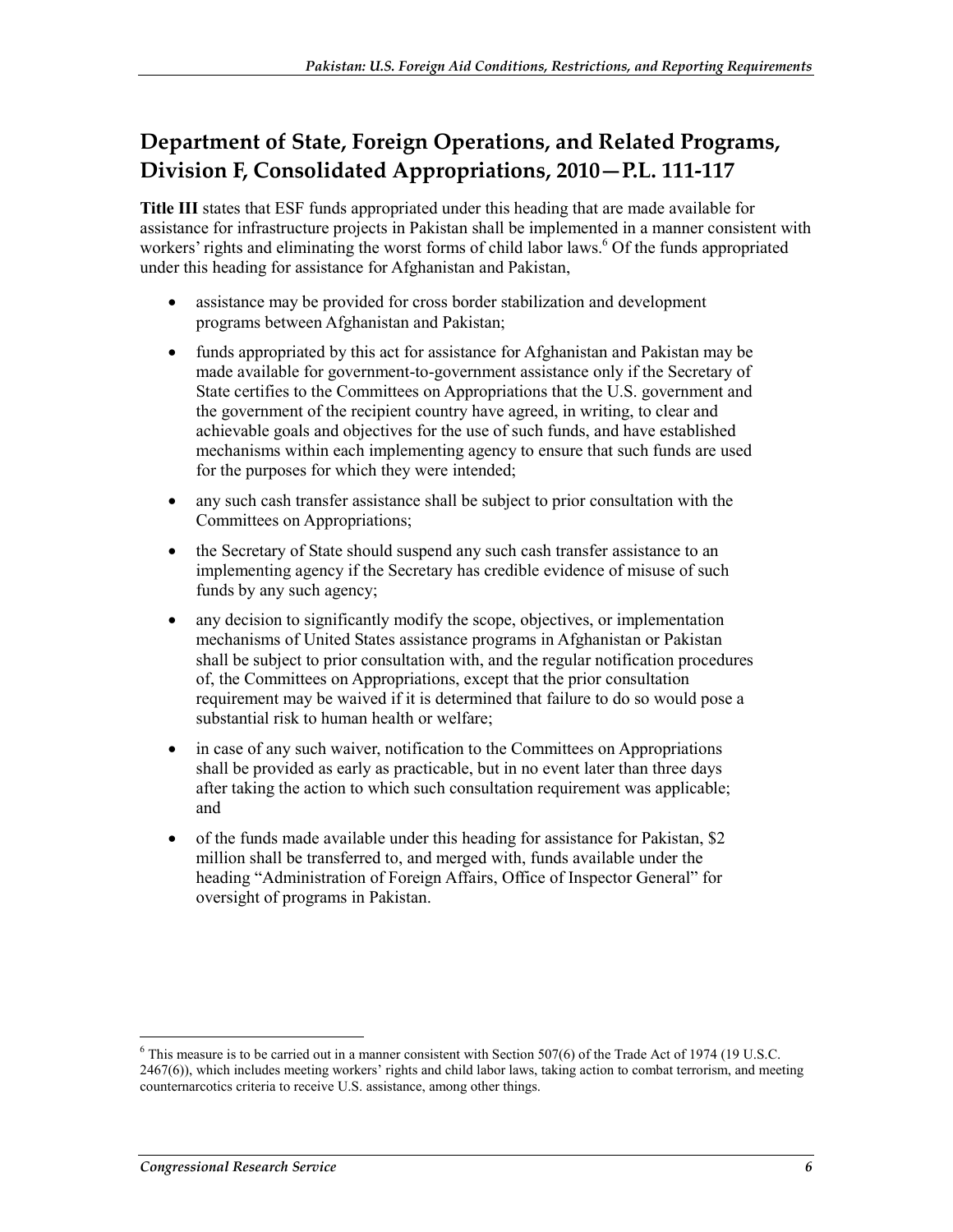#### **National Defense Authorization Act for FY2010—P.L. 111-84**

**Section 1015** prohibits the use of Department of Defense counternarcotics assistance funds to construct any proposed Border Coordination Center in Pakistan. The Secretary of Defense may waive this for vital U.S. national security interests.

**Section 1224** requires the Secretary of Defense to submit quarterly reports to Congress summarizing on a project-by-project basis any transfer of funds from the PCF during each fiscal quarter.

**Section 1225** (22 U.S.C. 2785 note) requires the Secretary of Defense to establish and carry out a program to provide for the registration and end-use monitoring of defense articles and defense services transferred to Pakistan, and prohibits transfer of defense articles or defense services to Pakistan until the Secretary certifies to Congress that such program has been established.

# **Enhanced Partnership with Pakistan Act of 2009 (EPPA)—P.L. 111- 73**

**Section 102(b)(1)(B)(i)** limits economic assistance to \$750 million per year unless the President's Special Representative to Afghanistan and Pakistan certifies that assistance to Pakistan is making reasonable progress in achieving the principal U.S. aid objectives as stated in the Pakistan Assistance Strategy Report with reasons justifying the certification.<sup>7</sup> The Secretary of State may waive the limitations if it is in the national security interest of the United States to do so.

**Section 203 (U.S.C. 8423)** limits all security-related assistance and arms transfers to Pakistan during FY2011-FY2014 unless the Secretary of State annually certifies and reports to the Committees on Foreign Affairs, Foreign Relations, Armed Services, Oversight and Government Reform, and Select Committees on Intelligence that

- the Pakistani government is continuing to cooperate with the United States in efforts to dismantle supplier networks relating to the acquisition of nuclear weapons-related materials, such as providing relevant information from or direct access to Pakistani nationals associated with such networks;
- the Pakistani government has during the preceding fiscal year demonstrated a sustained commitment to and is making significant efforts towards combating terrorist groups including taking into account the extent to which the government of Pakistan has made progress on matters such as (1) ceasing support, including by any elements within the Pakistan military or its intelligence agency, to extremist and terrorist groups, particularly to any group that has conducted attacks against U.S. or coalition forces in Afghanistan, or against the territory or

 $^7$  U.S. aid objectives stated in the Department of State's Pakistan Assistance Strategy Report include (1) helping Pakistan address immediate energy, water, and related economic crises, thereby deepening our partnership with the Pakistani people and decreasing the appeal of extremists; (2) supporting broader economic and democratic reforms that are necessary to put Pakistan on a path towards sustainable job creation and economic growth, which is necessary for long-term Pakistani stability and progress; and (3) helping Pakistan build on its success against militants to eliminate extremist sanctuaries that threaten Pakistan, Afghanistan, the wider region, the United States, and people around the world. June 30, 2010, pp. iii-iv.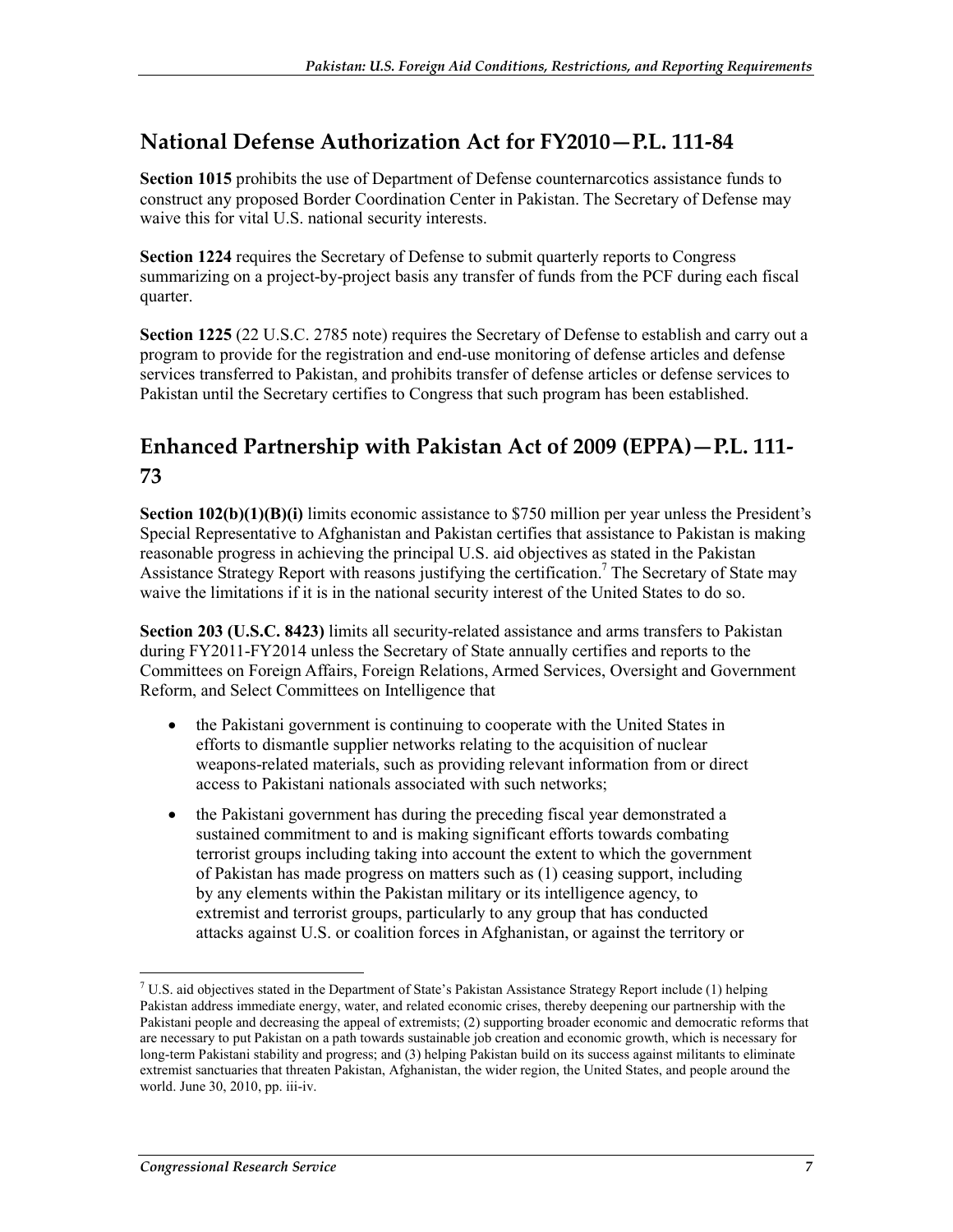people of neighboring countries; (2) preventing al Qaeda, the Taliban and associated terrorist groups, such as Lashkar-e-Taiba and Jaish-e-Mohammed, from operating in the territory of Pakistan, including carrying out cross-border attacks into neighboring countries, closing terrorist camps in the Federally Administered Tribal Areas, dismantling terrorist bases of operations in other parts of the country, including Quetta and Muridke, and taking action when provided with intelligence about high-level terrorist targets; and (3) strengthening counterterrorism and anti-money laundering laws;

• the security forces of Pakistan are not materially and substantially subverting the political or judicial processes of Pakistan.

Furthermore, none of the security-related aid for FY2010 through FY2014 or any funds appropriated to the PCCF may be used toward the purchase of F-16 combat aircraft and related munitions and logistics, with the exception of basing construction at Pakistan's Shabaz air base.

The Secretary may waive this certification requirement if s/he determines that "it is important to the national security interests of the United States to do so."

# **The Department of State, Foreign Operations, and Related Programs Appropriation Act, 2009, Division H of the Omnibus Appropriations Act, 2009—P.L. 111-8**

**Title IV** stipulates that funds appropriated for FMF to Pakistan "may be made available only for border security, counterterrorism, and law enforcement activities directed against Al Qaeda, the Taliban, and associated terrorist groups."

# **Foreign Relations Authorization Act of 2003—P.L. 107-228**

**Section 706** (22 U.S.C. 2291j-l) authorizes withholding aid to countries identified by the President as "major drug transit or major illicit drug producing countries" if the country is not adhering to international agreements and is not making substantial efforts to meet certain counternarcotics measures.<sup>8</sup> This restriction can be waived if the President reports annually to Congress that

- providing such assistance is vital to the national interests of the United States; or
- that Pakistan has made substantial efforts to adhere to its obligations under international counternarcotics agreements and to take the counternarcotics measures set forth in Section 489(a)(1) of the Foreign Assistance Act of 1961.

#### **Foreign Assistance Act of 1961—P.L. 87-195**

**Section 490** (Annual Certification Procedures, U.S.C. 2291j) requires the President to certify annually that in the previous year a country earlier identified as an illicit drug-producing or drug

Example 2014<br>
<sup>8</sup> Subsequently, on September 15, 2008, in Presidential Determination No. 2008-28, the President included several countries to this list, including Pakistan. According to the Department of State, Pakistan is not currently on this list.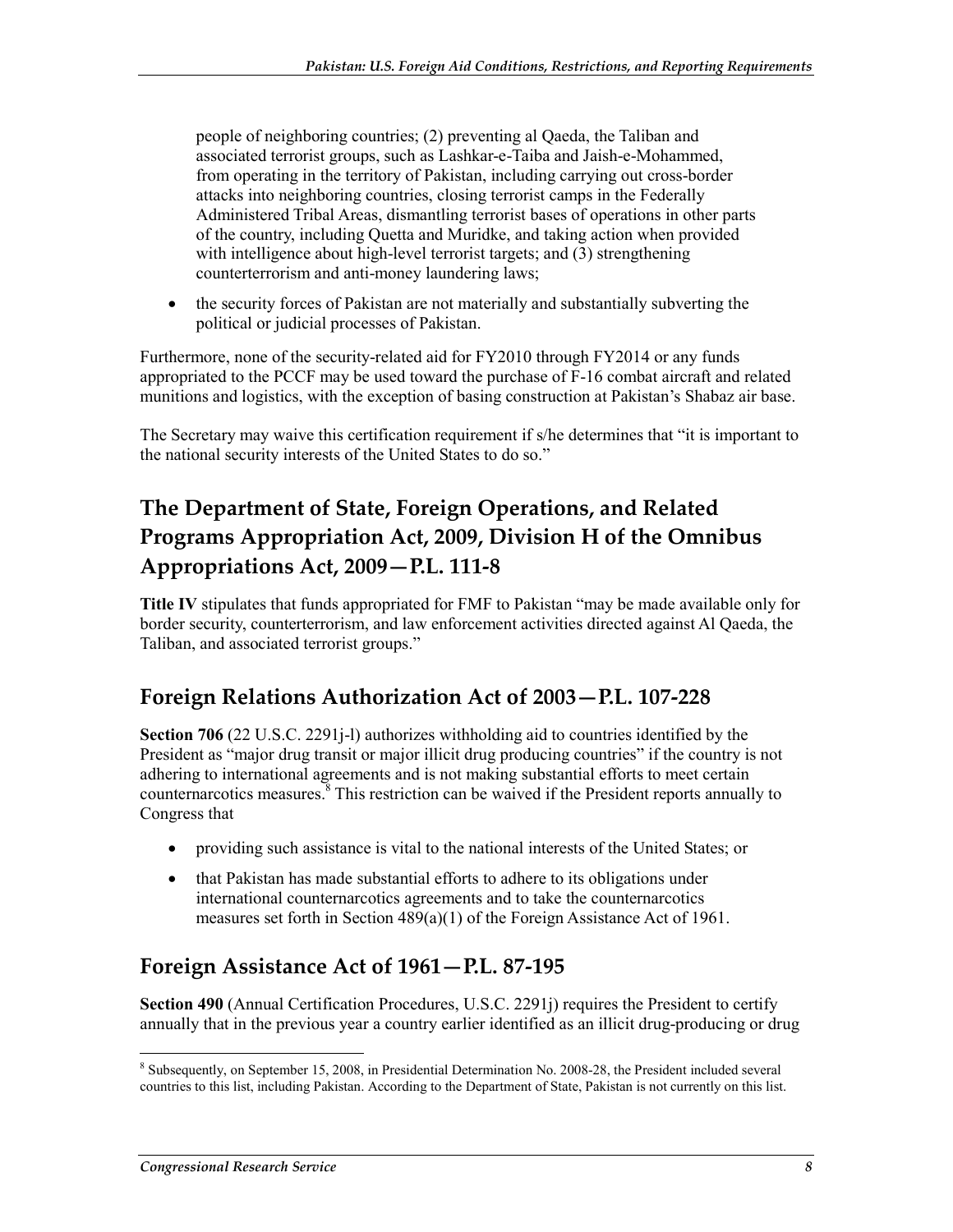transit country has fully cooperated with the United States or taken steps on its own to achieve full compliance with the United Nations Convention Against Illicit Traffic in Narcotics and Psychotropic Substances, or that it is of vital U.S. national interests for a country to receive U.S. bilateral economic assistance or for the United States to vote for multilateral development bank assistance for that country.

**Section 620E** (Assistance to Pakistan, U.S.C. 2375) authorizes security assistance to Pakistan to help Pakistan deal with the threat of the Soviet Union presence in Afghanistan. Military assistance is prohibited, however, unless the President certifies in writing to the Speaker of the House of Representatives and the chairman of the Foreign Relations Committee in the Senate that Pakistan does not possess a nuclear explosive device and that the military assistance will reduce significantly the risk that Pakistan will possess a nuclear device.<sup>9</sup>

# **Pending Legislation**

Some Members of the  $112<sup>th</sup>$  Congress have concerns about providing billions of dollars of annual aid to a country that appears unwilling or unable to act as a reliable U.S. partner. Numerous legislative proposals before the  $112<sup>th</sup>$  Congress go beyond current law. In order of most recent congressional action, following are pending measures proposed to restrict future aid to Pakistan:

# **Department of State, Foreign Operations, and Related Programs Appropriations Act, 2013—H.R. 5857**

H.R. 5857 was introduced on May 25, 2012, and approved by the House Appropriations Committee on the same day. This bill to fund the State Department and foreign operations for FY2013, contains provisions that would

- provide no funding for PCCF;
- withhold all funds appropriated for Pakistan under ESF, INCLE, FMF, and PCCF unless the Secretary of State certifies that Pakistan is (1) cooperating with the United States in counterterrorism efforts against the Haqqani Network, the Quetta Shura Taliban, Lashkar-e-Taiba, Jaish-e-Mohammed, Al Qaeda, and other domestic and foreign terrorist organizations; (2) not supporting terrorist activities against United States or coalition forces in Afghanistan, and Pakistan's military and intelligence agencies are not intervening extra-judicially into political and judicial processes in Pakistan; (3) dismantling IED networks; (4) preventing nuclear-related proliferation; (5) issuing visa in a timely manner for official U.S. visitors; and (6) providing humanitarian organizations access to detainees, internally displaced persons, and other Pakistani civilians affected by the conflict (Sec.  $7046(c)(1)$ ) (unlike S. 3241, this provision does not include a national security waiver);

<sup>&</sup>lt;sup>9</sup> Section 9001 of the Department of Defense Appropriations Act, 2000 (P.L. 106-79; U.S.C. 2799aa-1 note), authorizes the President with waiver authority of certain sanctions against Pakistan, including Section 620E. The waiver authority is terminated if Pakistan subsequently detonates a nuclear explosive device or takes other similar actions.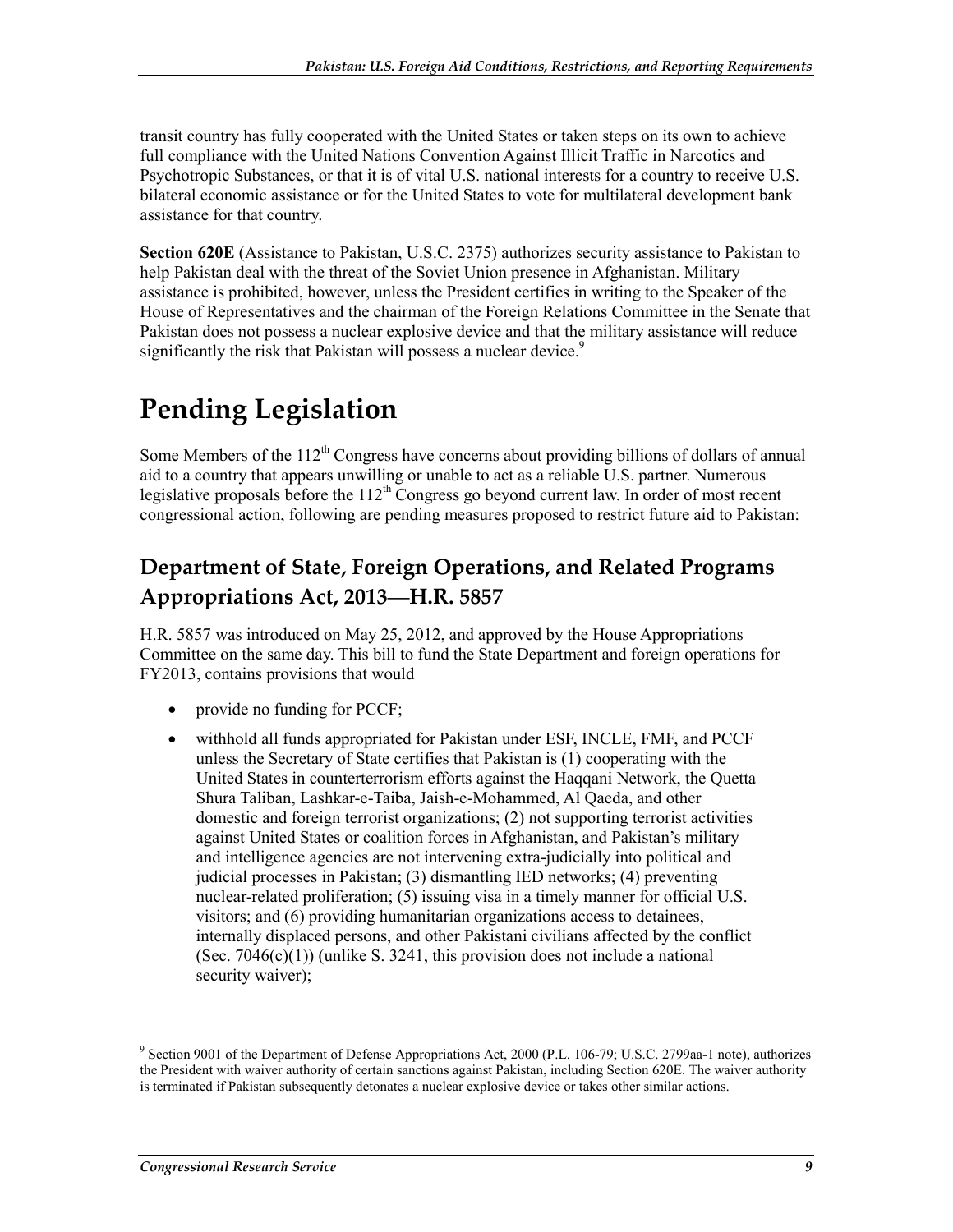- require the Secretary of State to submit to Congress a spend plan for assistance to Pakistan to include achievable and sustainable goals, benchmarks for measuring progress, and expected results regarding furthering development in Pakistan, countering extremism, and establishing conditions conducive to the rule of law and transparent and accountable governance; report biannually on the status of achieving that plan's goals and benchmarks; and recommend that the Secretary suspend all assistance to Pakistan if this report finds Pakistan is failing to make measureable progress toward stated goals and benchmarks (Sec. 7046(b)(3));
- allow ESF funds, notwithstanding any other provision of law, for cross border stabilization and development programs between Afghanistan and Pakistan or between either country and the central Asian republics (Sec. 7046(c)).
- allow INCLE and FMF funds to be transferred to PCCF and remain available until September 30, 2014, as long as the Secretary of State notifies Congress 15 days before such action and specifies source of funds and implementation plan. Obligation of such funds are subject to Sec. 7046(b) of this act.

# **Department of State, Foreign Operations, and Related Programs Appropriations Act, 2013—S. 3241**

S. 3241 was introduced May 24, 2012. The full Senate appropriations committee approved it the same day. As approved by the Senate Appropriations Committee, the bill contains provisions that would

- provide \$50 million for the PCCF (about 6% of both the amount requested by the Administration and the amount appropriated for FY2012), but only if the Secretary of State certifies that Pakistan has reopened the GLOCs to Afghanistan and that the funds can be used efficiently and effectively; if certification is not possible, then all PCCF funds shall be transferred to the Economic Support Fund (ESF), Development Assistance (DA), the Middle East and North Africa Incentive Fund (MENA IF), and Nonproliferation, Antiterrorism, Demining, and Related Programs (NADR).
- withhold all funds appropriated for Pakistan under ESF, International Narcotics Control and Law Enforcement (INCLE), Foreign Military Financing (FMF), and the Pakistan Counterinsurgency Capability Fund (PCCF) unless the Secretary of State certifies that Pakistan is (1) cooperating with the United States in counterterrorism efforts against the Haqqani Network, the Quetta Shura Taliban, Lashkar-e-Taiba, Jaish-e-Mohammed, Al Qaeda, and other domestic and foreign terrorist organizations; (2) not supporting terrorist activities against United States or coalition forces in Afghanistan, and Pakistan's military and intelligence agencies are not intervening extra-judicially into political and judicial processes in Pakistan; (3) dismantling IED networks; (4) preventing nuclear-related proliferation; (5) implementing policies to protect judicial independence and rule of law; (6) issuing visas in a timely manner for official U.S. visitors; and (7) providing humanitarian organizations access to detainees, internally displaced persons, and other Pakistani civilians affected by the conflict (Sec. 7046(c)(1)) (the Secretary may waive these requirements if doing so is important to U.S. national security interests);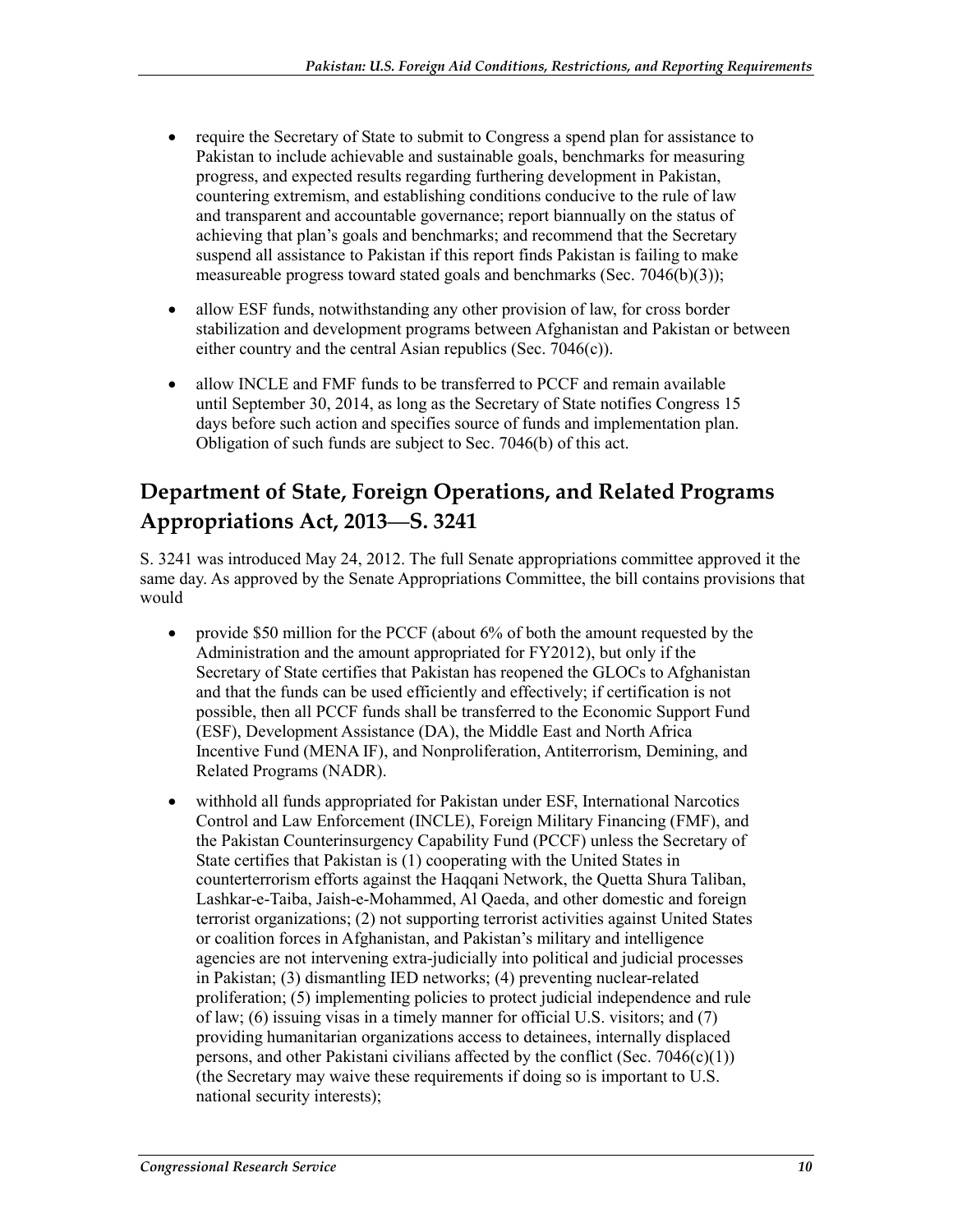- limit total State Department aid to Pakistan to about \$800 million (roughly 36% of the Administration's request), including no more than \$375 million for ESF, \$100 million for INCLE, and \$250 million for FMF (Sec. 7046(c)(2));
- further withhold \$33 million of appropriated FMF funds unless the Secretary of State certifies that Dr. Shakil Afridi has been released from prison and cleared of all charged relating to the assistance provided to the United States in locating Osama bin Laden (Sec.  $7046(c)(2)(G)$ ); and
- require the Secretary of State, in consultation with the U.S. Agency for International Development (USAID) Administrator, to submit to Congress a spend plan for assistance to Pakistan to include achievable and sustainable goals, benchmarks for measuring progress, and expected results regarding furthering development in Pakistan, countering extremism, and establishing conditions conducive to the rule of law and transparent and accountable governance; report biannually on the status of achieving that plan's goals and benchmarks; and recommend that the Secretary suspend all assistance to Pakistan if this report finds Pakistan is failing to make measureable progress toward stated goals and benchmarks (Sec. 7046(c)(3)).

The bill also provides that \$100 million of the ESF funds may be used by the President for Overseas Contingency Operations if so designated by Congress.

#### **National Defense Authorization Act for Fiscal Year 2013, H.R. 4310**

As passed by the full House on May 18, 2012, the National Defense Authorization Act for FY2013 would

- prohibit the Secretary of Defense from preferential procurement of goods or services from Pakistan until such time as that country's government reopens the ground lines of communication (GLOCs) to Afghanistan (Sec. 821(d));
- limit FY2013 CSF payments to Pakistan to no more than \$650 million (Sec.  $1211(b)$ ;
- withhold CSF payments to Pakistan unless the Secretary of Defense reports to Congress on the claims process, any new conditions Pakistan has placed on use of its GLOCs, and estimates any differences in transit costs from FY2011 to FY2013 (Sec. 1211(c));
- withhold FY2012 CSF payments to Pakistan unless the Secretary certifies that the Islamabad government is (1) supporting counterterrorism operations against Al Qaeda, its associated movements, the Haqqani Network, and other domestic and foreign terrorist organizations; (2) dismantling IED networks; (3) preventing nuclear-related proliferation; and (4) issuing visas in a timely manner for official U.S. visitors (Sec. 1211(c); and
- limit the obligation or disbursement of FY2013 PCF funds to 10% of those appropriated or transferred unless the Secretary of Defense, with the concurrence of the Secretary of State, reports to Congress an updated strategy on utilization of the Fund, metrics for determining relevant progress, and a strategy for enhancing Pakistan's efforts to counter IEDs (Sec. 1217).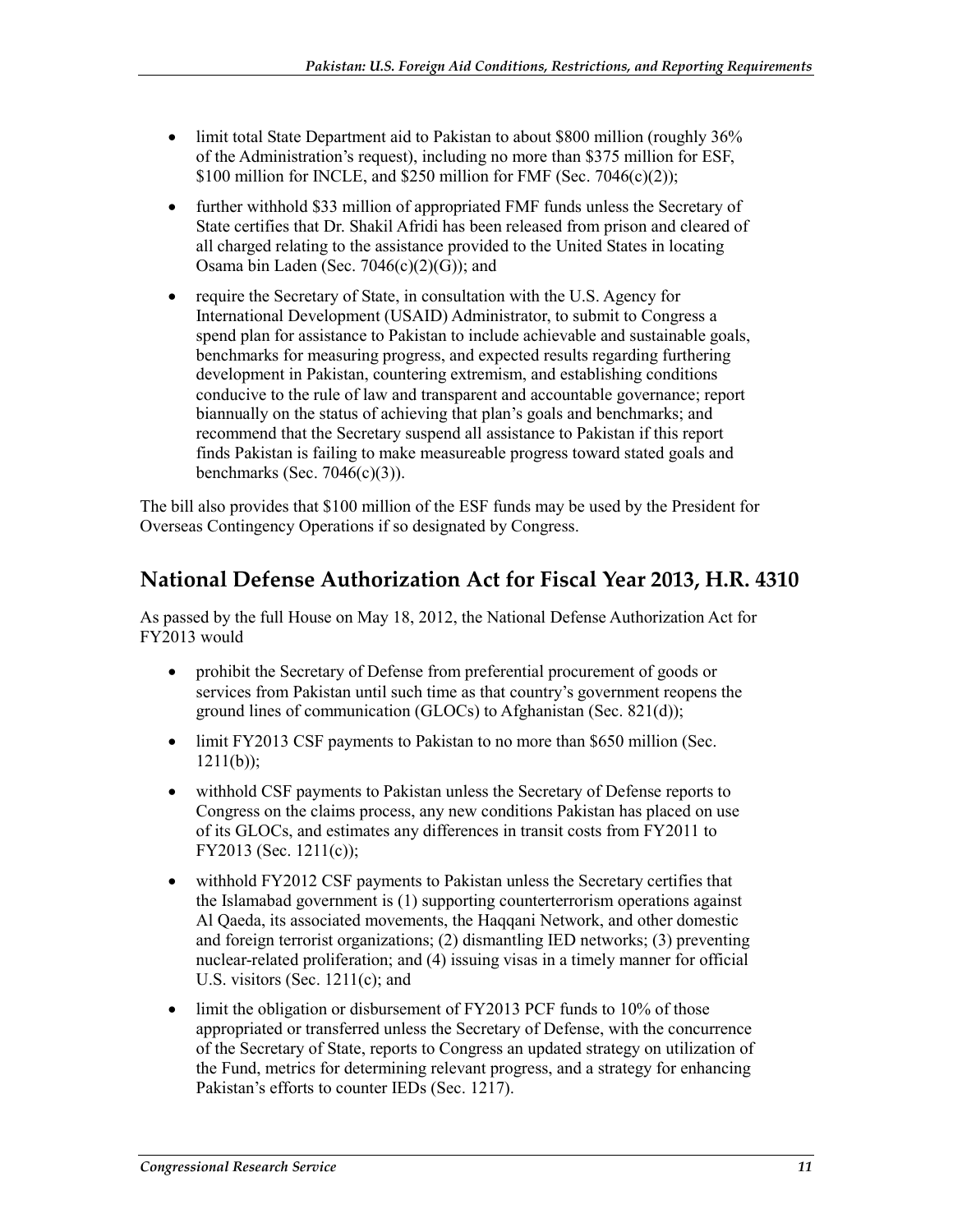## **Ensuring the Effective Use of United States Aid to Pakistan Act— H.R. 3115**

H.R. 3115 was introduced October 6, 2011, and was referred to the House Agriculture and House Foreign Affairs Committees on the same day. It was referred to the House Subcommittee on October 14, 2011. No further action has occurred.

**Section 2** of the bill would prohibit non-security assistance to Pakistan including development assistance, Economic Support Funds, Global Health and Child Survival assistance, aid from the Democracy Fund, International Disaster Assistance, and any provision of law that authorizes the Secretary of State to provide a contribution to the International Committee of the Red Cross, assistance to refugees, including contributions to the International Organization for Migration and the United Nations High Commissioner for Refugees and other activities to meet refugee and migration needs, certain food aid, the \$1.5 billion in annual economic assistance to Pakistan authorized by the EPPA (P.L. 111-73) and any law authorizing contributions to international organizations.

**Section 3** states that security assistance may be provided to Pakistan under any provision of law other than those in Section 2 above and only during a period for which a certification or recertification is in effect.

The certification must be transmitted by the President to Congress. Issues addressed in the certification include a determination by the President that the government of Pakistan is cooperating with the United States in efforts against Al Qaeda, the Taliban, and associated terrorist groups, including prevention of such groups from carrying out cross-border attacks on neighboring countries; does not impede United States counterterrorism efforts; and will use the assistance solely for the purpose of border security, counter-terrorism, and law enforcement activities directed against Al Qaeda, the Taliban, and associated terrorist groups.

Recertification must be no later than 90 days after the date on which the President transmits to Congress an initial certification and every six months thereafter. The President shall transmit to Congress a recertification that the original certification conditions are continuing to be met; or if the President is unable to make such a recertification, the President shall transmit to Congress a report that contains the reasons.

These measures would take effect on the date of the enactment.

#### **Foreign Relations Authorization Act, 2012—H.R. 2583**

The Foreign Relations Authorization Act, 2012, was introduced on July 19, 2011, and amended and reported out of the Committee on Foreign Affairs on September 23, 2011. No further action has occurred.

As reported in the House, **Section 1025A** of the bill would amend the EPPA (P.L. 111-73) by

• withholding amounts appropriated for assistance to Pakistan unless the Secretary of State annually certifies for Congress that assistance has to date made or is making measurable progress toward achieving the principal objectives of U.S.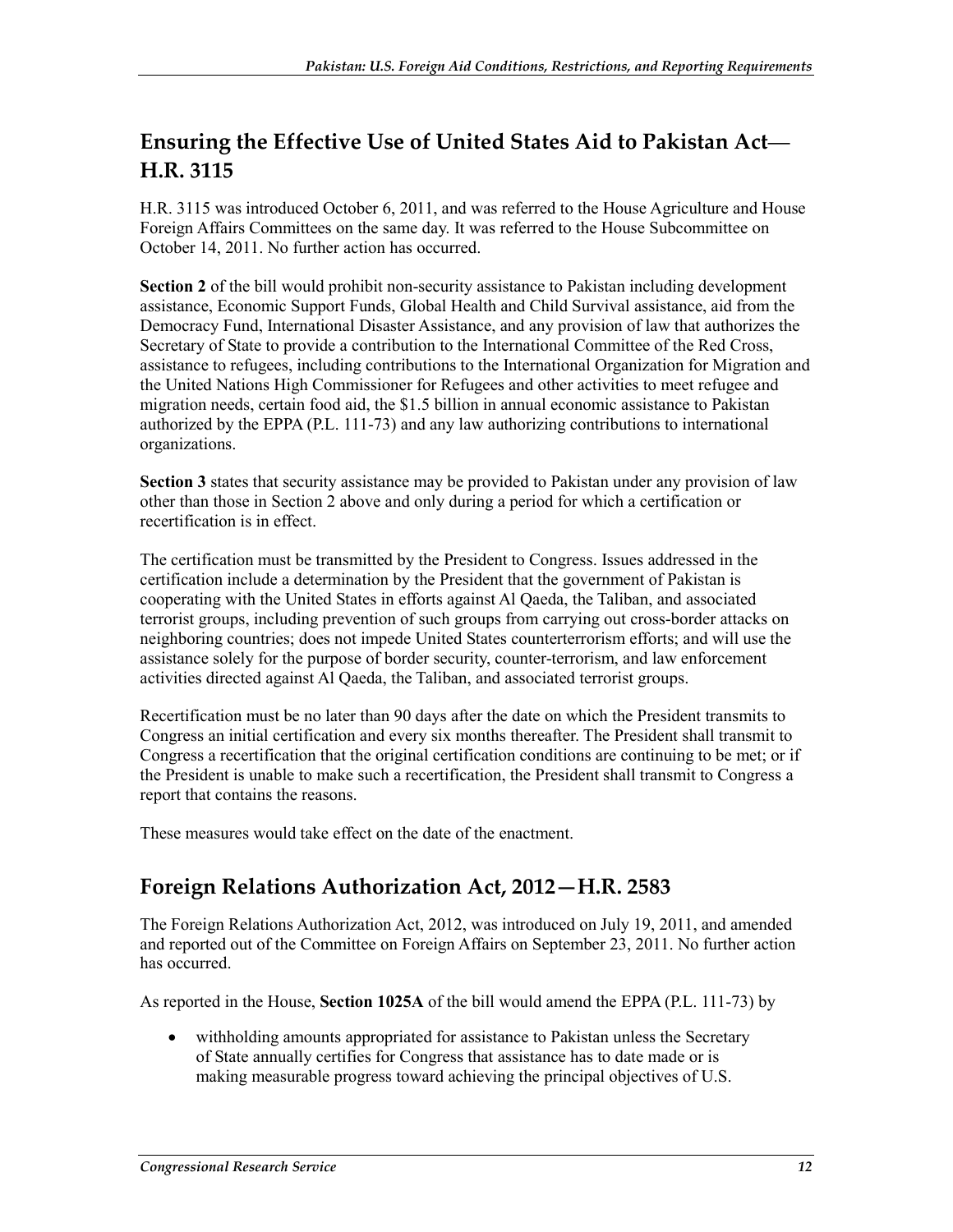assistance to Pakistan contained in the Pakistan Assistance Strategy Report and a memorandum explaining the reasons justifying the certification;

- removing the EPPA's national security waiver; and
- altering some of the EPPA's Section 203 limitations on security assistance and arms transfers, including adding to required certification criteria that Pakistan (1) is fully assisting the United States with investigating the existence of an official or unofficial support network in Pakistan for Osama bin Laden, including by providing the United States with direct access to Osama bin Laden's relatives in Pakistan and to Osama bin Laden's former compound in Abbottabad and any materials therein; and (2) is facilitating the issuance of entry and exit visas for official U.S. visitors engaged in counterterrorism efforts and training or other cooperative programs and projects in Pakistan.

**Section 1025B** would require that the EPPA's Section 301 Pakistan Assistance Strategy Report be submitted to Congress annually through 2014 rather than one time, and that it further include descriptions of (1) progress toward creating a searchable Internet database and other public communications strategies that will provide American and Pakistan people with updated and accurate information on proposed spending plans, disbursements of assistance, and results achieved using funds authorized; (2) progress toward meeting the recommendations of audits, reviews, and investigations completed by the General Accountability Office and by the Office of Inspector General of the United States Agency for International Development, the Department of State, and the Department of Defense; and (3) a description of how the Administration is incorporating support for private sector development and enhanced trade opportunities as part of the foreign assistance approach to Pakistan.

# **Pakistan Accountability Act—H.R. 3013**

H.R. 3013 was introduced on September 22, 2011, and referred to the House Committee on Foreign Affairs. No further action was taken.

**Section 2** of the bill would prohibit all U.S. aid to Pakistan except aid that would ensure the security of nuclear weapons.

The prohibition would take effect on the date of the enactment of the measure and would prohibit already allocated assistance to Pakistan that is unexpended on or after the date of enactment.

# **Department of State, Foreign Operations, and Related Programs Appropriations Act, 2012—S. 1601**

S. 1601 was introduced on September 22, 2011, marked up in the Senate Committee on Appropriations, and sent to the Senate the same day. No further action has been taken.

**Section 7010** would require that the Secretary of State provide to the Appropriations Committee by April 1, 2012, and for every fiscal quarter thereafter, a report on the uses of FMF, IMET, and PCF. The report "shall include a description of the obligation and expenditure of funds ... and the use or purpose of the assistance provided by such funds."

**Section 7065(c)** would require that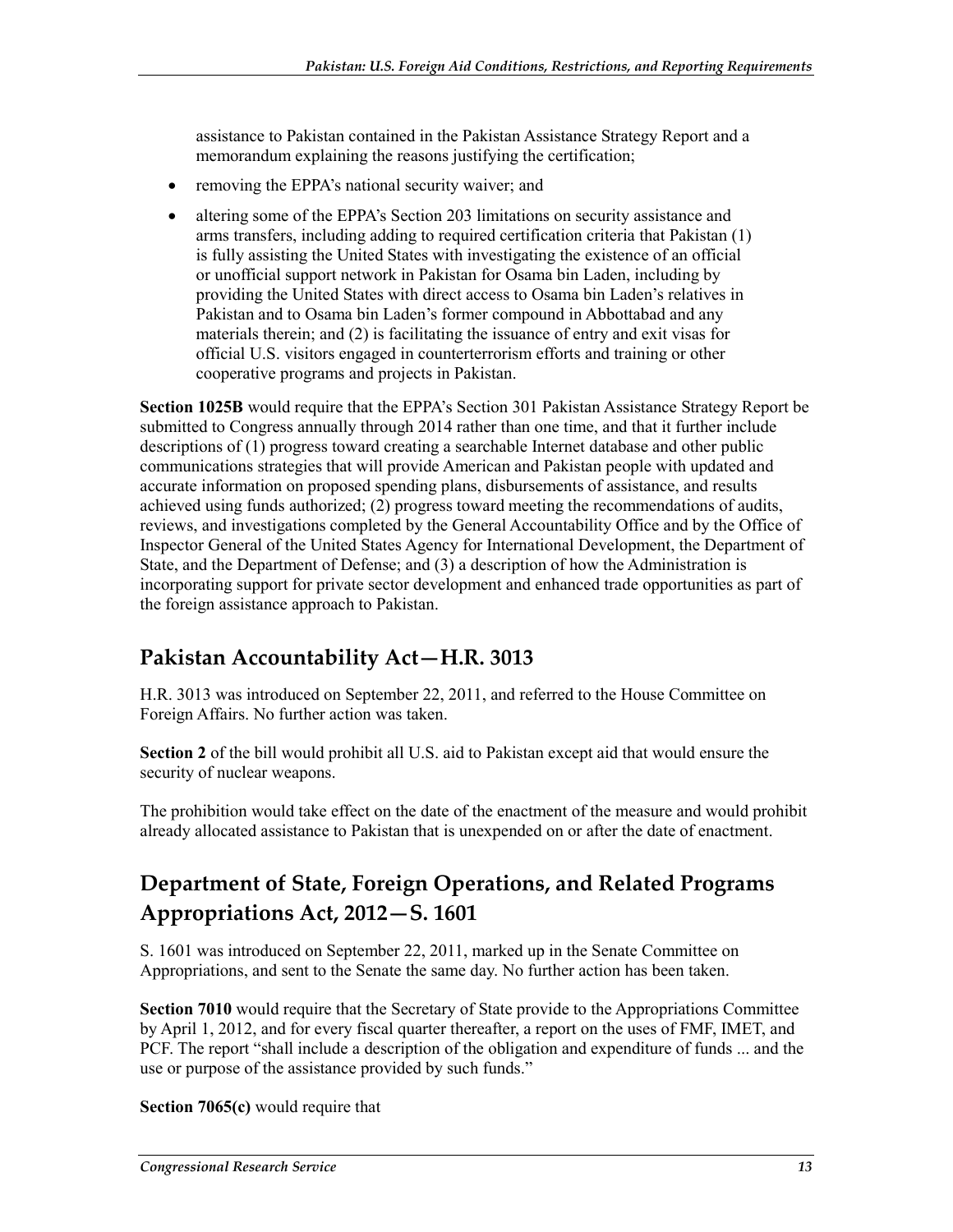- to release any economic or security assistance funds for Pakistan (including the PCCF) the Secretary of State must certify to Congress that the U.S. and Pakistani governments "have agreed, in writing, to achievable and sustainable goals, benchmarks for measuring progress, and expected results for the use of such funds, and have established mechanisms within each implementing agency to ensure that such funds are used for the purposes for which they were intended;"
- the Secretary "should suspend any direct government-to-government assistance to an implementing agency if s/he has credible information of misuse of such funds by any such agency;" and
- that funds made available "shall be subject to prior consultation with, and the regular notification procedures of, the Committees on Appropriations."

To meet these requirements, the Secretary of State must certify that the Pakistani government is

- "cooperating with the United States in efforts against the Haqqani Network, the Quetta Shura Taliban, Lashkar-e-Tayyiba, Al Qaeda and other domestic and foreign terrorist organizations, including taking steps to end support for such groups and prevent them from operating in Pakistan and carrying out cross border attacks into neighboring countries;
- not impeding the issuance of visas for U.S. visitors engaged in counterterrorism efforts and assistance programs in Pakistan; and
- providing humanitarian organizations access to detainees, internally displaced persons, and other Pakistani civilians affected by the conflict."

The Secretary may waive this certification requirement "if to do so is in the national security interests of the United States."

**Section 7065(c)** further stipulates that ESF for Pakistan "should be made available to stop the flow of precursor materials used to manufacture Improvised Explosive Devices, including calcium ammonium nitrate, from Pakistan to Afghanistan, including programs to train border and customs officials in Pakistan and Afghanistan as well as agricultural extension programs that encourage alternative fertilizers among Pakistani farmers."

**Section 7082(a)** would require that no later than 45 days after the date of enactment any agency providing economic assistance to Pakistan shall submit to the Committees on Appropriations an operating plan that "provides details of the use of such funds at the program, project, and activity level."

**Section 7082(b)** would require that, prior to the initial obligation of funds, the Secretary of State, in consultation with the USAID Administrator, shall submit to Congress a detailed spend plan, which shall include achievable and sustainable goals, benchmarks for measuring progress, and expected results, for funds appropriated under the heading "Democracy Fund;" economic and security assistance funds for Pakistan; and economic assistance funds appropriated for food security and agriculture development programs and for climate change and environment programs.

As per **Section 7065(c)(4)(B),** the spend plan report for Pakistan shall include "achievable and sustainable goals, benchmarks for measuring progress, and expected results regarding furthering the development of Pakistan, countering extremism, and establishing conditions conducive to the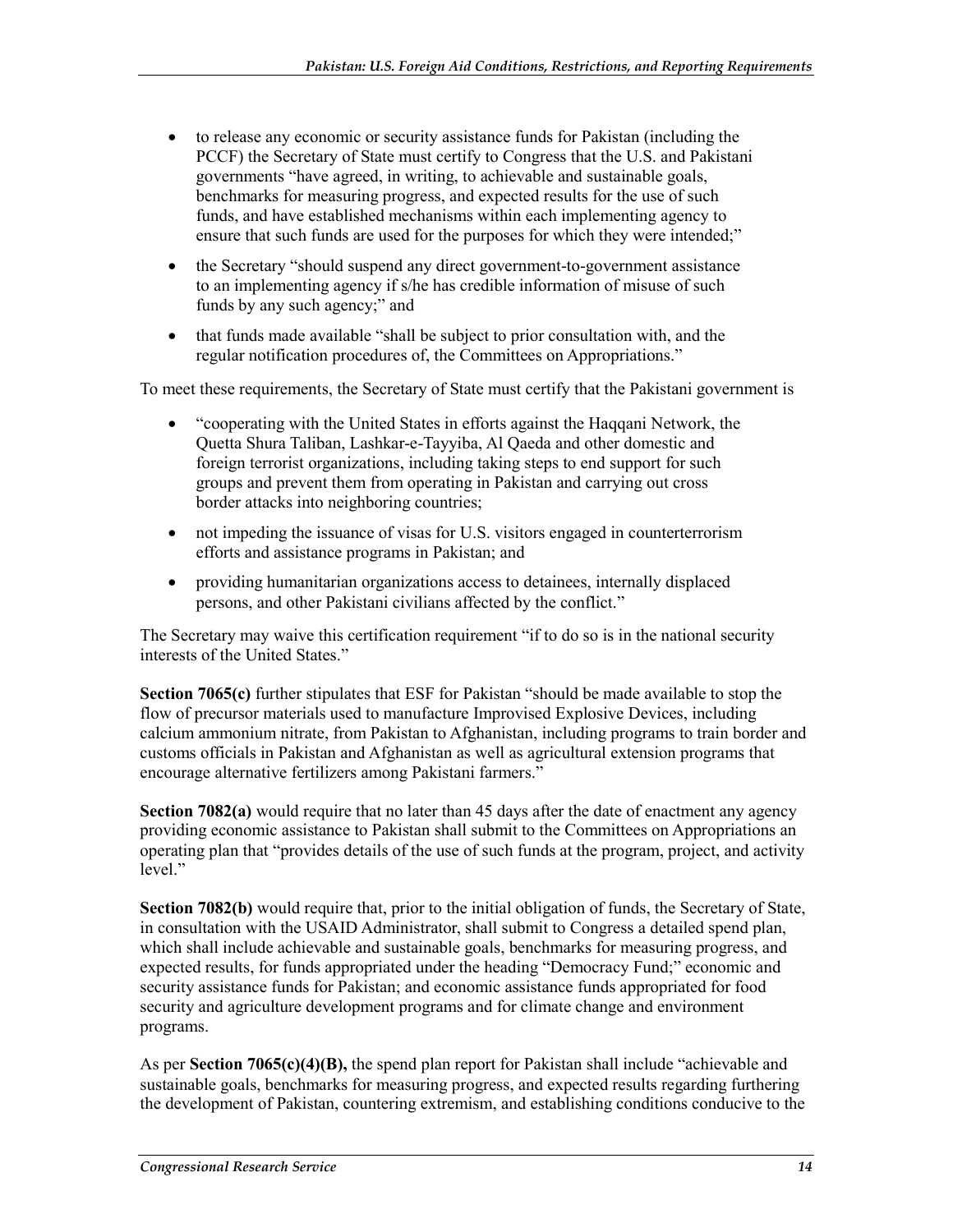rule of law and accountable governance," and it provides that, not later than six months after submission of such spend plan, and each six months thereafter until September 30, 2013, the Secretary of State "shall submit a report on the status of achieving the goals and benchmarks in the spend plan" and "should suspend assistance for the Government of Pakistan if any such report indicates that Pakistan is failing to make measurable progress in meeting any such goal or benchmark."

# **Department of Defense Appropriations Act for Fiscal Year 2012— H.R. 2219, As Passed by the House**

The Department of Defense Appropriations Act for FY2012 was introduced in the House on June 16, 2011, and referred to the House Appropriations Committee on the same day. The House passed the measure on July 8, 2011. The Senate Committee on Appropriations reported it with an amendment in the nature of a substitute on September 15, 2011, and it was placed on the Senate legislative calendar. No further action has occurred.

The House version contains restrictions and reporting requirements regarding aid to Pakistan. The Senate Appropriations Committee strikes out those measures, among others, and does not include restrictions on aid to Pakistan. The House measure includes the following:

**Section 9009** would require that the Secretary of Defense submit to Congress not later than 45 days after the end of each fiscal quarter a report on the proposed use of all appropriated PCF on a project-by-project basis, for which the obligation of funds is anticipated during the three-month period from such date, including estimates of the costs required to complete each such project. The report shall include

- the use of all funds on a project-by-project basis, including estimates of the costs to complete each project; and
- an estimated total cost to train and equip Pakistani security forces, disaggregated by major program and sub-elements by force, arrayed by fiscal year.

**Section 9015** stipulates that not more than 25% of PCF appropriated after FY2011 may be obligated or expended until such time as the Secretary of Defense, with the concurrence of the Secretary of State, reports to Congress on the strategy to utilize such funds and the metrics used to determine progress with respect to those funds. The report shall include, at a minimum,

- (i) a discussion of U.S. strategic objectives in Pakistan;
- (ii) a listing of the terrorist or extremist organizations in Pakistan opposing U.S. goals in the region and against which the United States encourages Pakistan to take action;
- (iii) a discussion of the gaps in capabilities of Pakistani security units that hampers the ability of the Pakistani government to take action against the organizations listed in clause (ii);
- (iv) a discussion of how assistance provided utilizing the funds will address the gaps in capabilities listed in clause (iii);
- (v) a discussion of other efforts undertaken by other U.S. government departments and agencies to address the gaps in capabilities listed in clause (iii)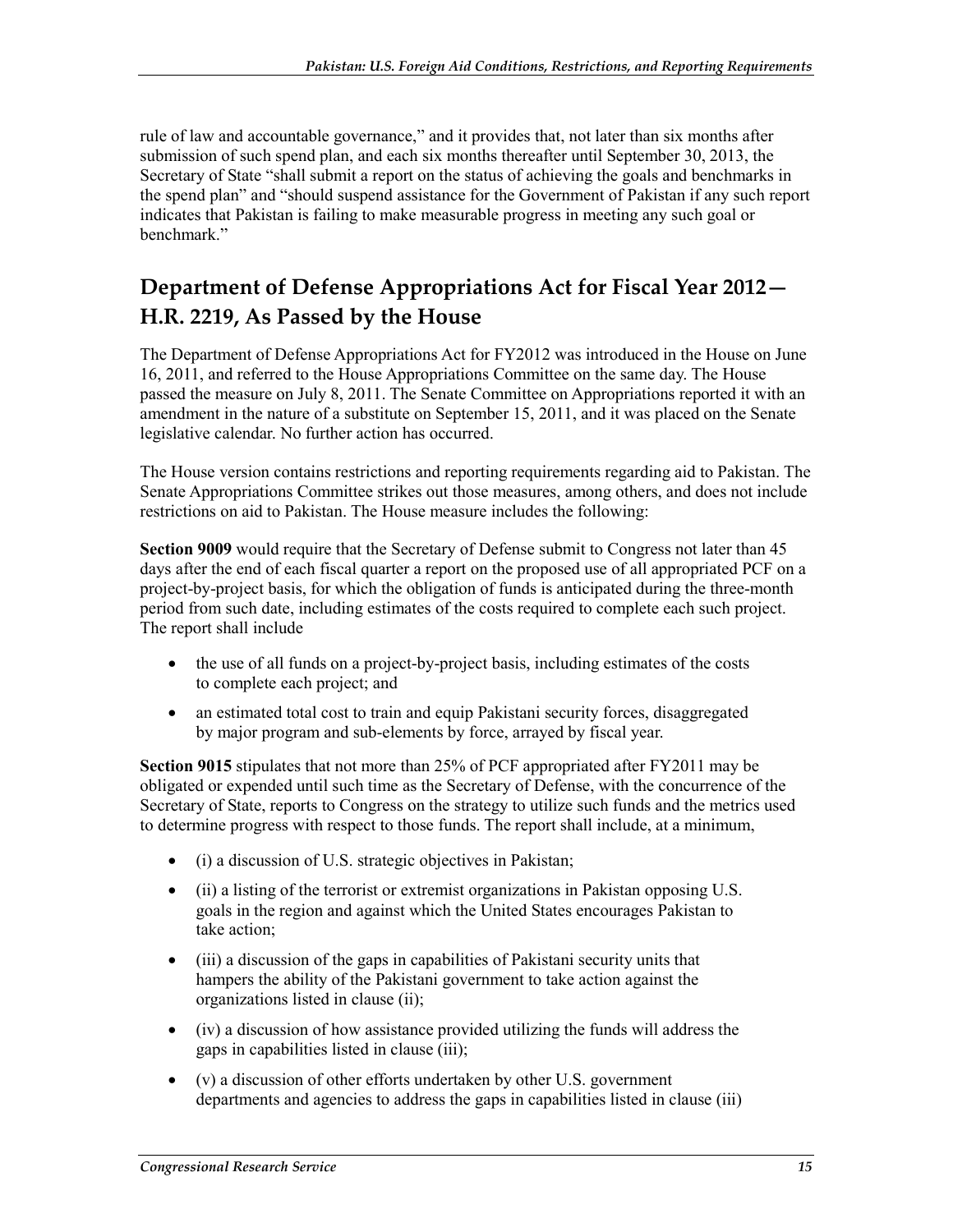or complementary activities of the Department of Defense and how those efforts are coordinated with the activities undertaken to utilize the funds; and

• (vi) metrics that will be used to track progress in achieving U.S. strategic objectives in Pakistan, to track progress of the Pakistan government in combating the organizations listed in clause (ii), and to address the gaps in capabilities listed in clause (iii).

# **State, Foreign Operations, and Related Programs Appropriations Bill for FY2012 (Unnumbered House Version)**

This unnumbered bill was marked up by the House Appropriations Subcommittee on State, Foreign Operations, and Related Programs during the summer of 2011. No further action has occurred.

**Section 7047** states that none of the funds made available may be obligated for aid to Pakistan until the Secretary of State, in consultation with the Secretary of Defense and the Director of National Intelligence, certifies and reports to Congress that the government of Pakistan is

- cooperating on nuclear nonproliferation efforts;
- investigating how Osama bin Laden found refuge in Pakistan for years; and
- is making demonstrable progress in combating terrorist groups.

Funds will be provided only for programs that are in America's national security interest and must foster economic development and decrease the appeal of extremism. The Secretary of State must report to Congress within 45 days of enactment of this act on projects to be funded.

**Section 7031.** The House Appropriations Subcommittee on State Department, Foreign Operations, and Related Programs is concerned about direct government-to-government assistance to Pakistan. This bill would require the Secretary of State to certify that any government-to-government aid will be used as intended; that Pakistan agrees to clear, achievable goals; that the implementing agency and staff are fully qualified; and that there are sufficient monitoring and evaluation systems in place.

**Section 7006.** The bill includes a requirement that the Secretary of State, in consultation with the USAID, provide a spending plan to the congressional appropriations committees prior to obligation of funds.

# **Pakistan Foreign Aid Accountability Act—H.R. 1699**

H.R. 1699 was introduced on May 3, 2011, and referred to the House Foreign Affairs Committee. No further actions were taken.

**Section 2** (Prohibition on Assistance to Pakistan) states the following:

(a) Prohibition—Assistance may not be provided to Pakistan under any provision of law unless the Secretary of State certifies to Congress that